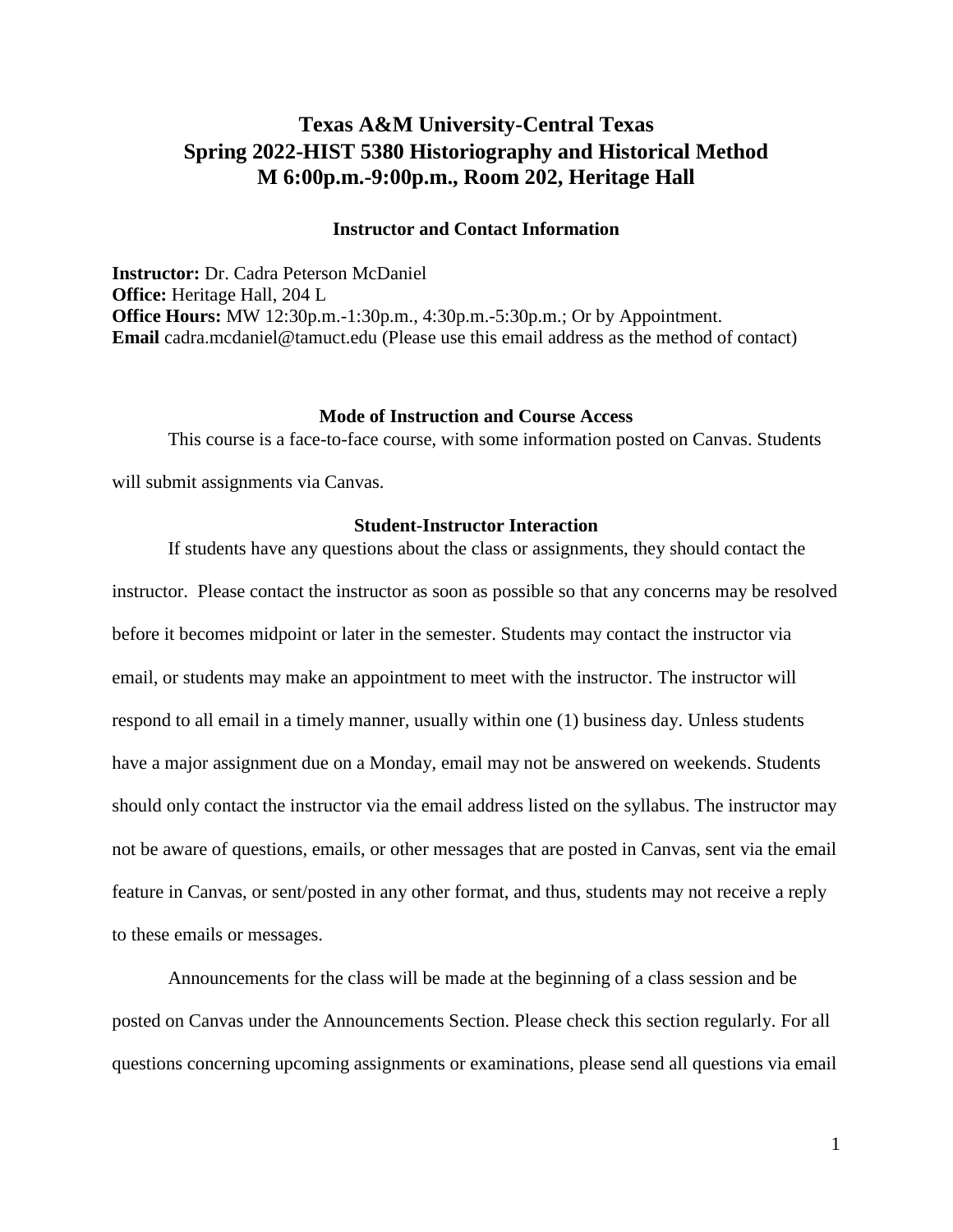before 4:00p.m. the day before the due date. The "cut-off" time for questions allows all students an equal chance to have questions answered before the due date.

### **Emergency Warning System for Texas A&M University-Central Texas**: **SAFEZONE**

SafeZone provides a public safety application that gives you the ability to call for help

with the push of a button. It also provides Texas A&M University-Central Texas the ability to

communicate emergency information quickly via push notifications, email, and text messages.

All students automatically receive email and text messages via their myCT accounts.

Downloading SafeZone allows access to push notifications and enables you to connect directly

for help through the app.

You can download SafeZone from the app store and use your myCT credentials to log in.

If you would like more information, you can visit the [SafeZone](http://www.safezoneapp.com/) website

[www.safezoneapp.com].

To register SafeZone on your phone, please follow these 3 easy steps*:*

1. Download the SafeZone App from your phone store using the link below: [iPhone/iPad:](https://apps.apple.com/app/safezone/id533054756) [https://apps.apple.com/app/safezone/id533054756] [Android Phone / Tablet](https://play.google.com/store/apps/details?id=com.criticalarc.safezoneapp)

[https://play.google.com/store/apps/details?id=com.criticalarc.safezoneapp]

- 2. Launch the app and enter your myCT email address (e.g.  $\{name\}$ @tamuct.edu)
- 3. Complete your profile and accept the terms of service

# **Course Information Course Description**

Explore various ideological schools of thought in the study of history. Emphasis on

recent trends and techniques in historical writing. Prerequisite(s): HIST 5300 and full admission

to the graduate program or permission of instructor.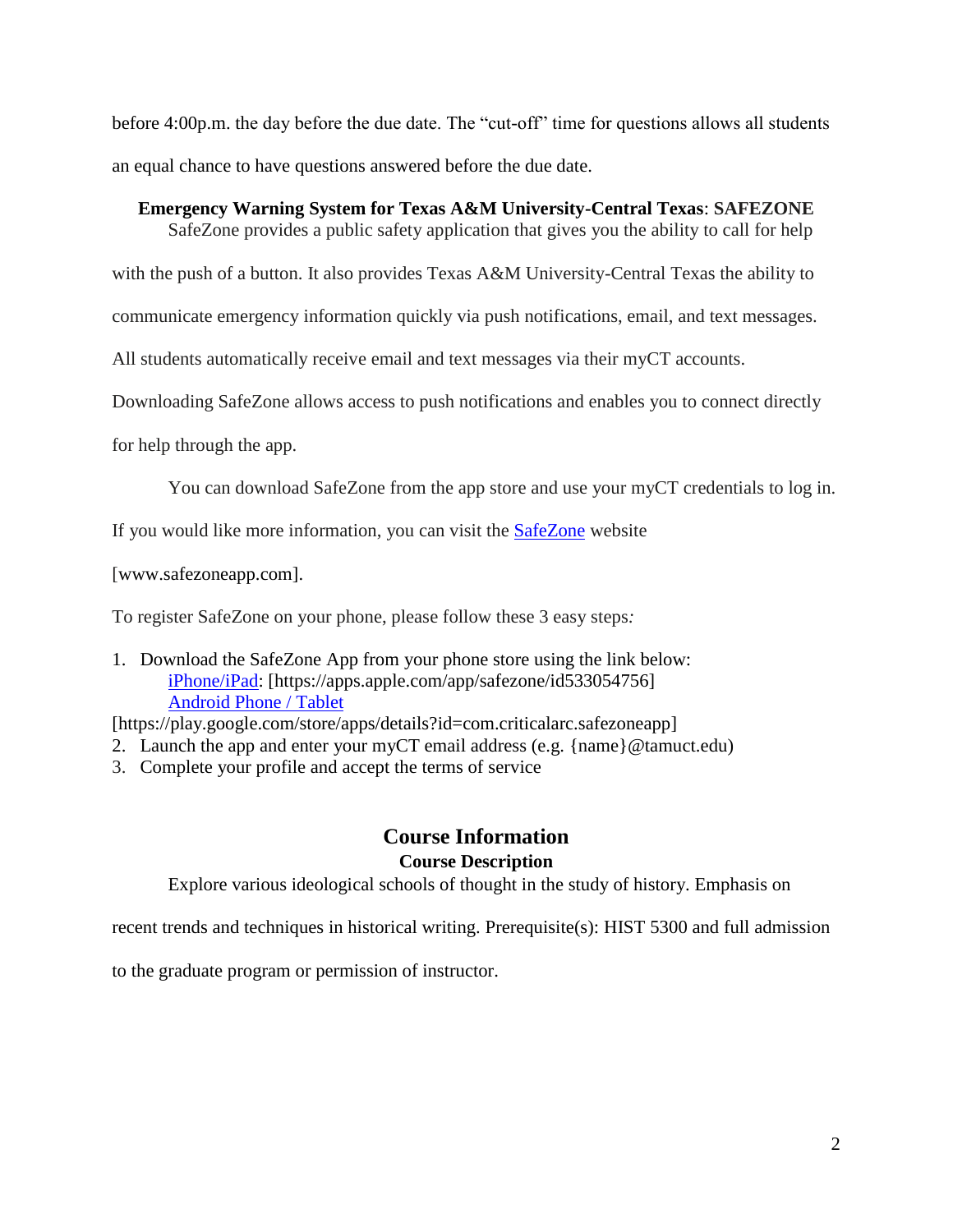### **Overall Course Objective**

After successfully completing the course, students will be able to appraise the various

historiographical approaches in Western and non-Western countries, and students will be able to

compose a research paper examining the historiographical approach to a specific topic.

### **Specific Course Objectives (Student Learning Outcomes)**

After successfully completing the course, students will be able to

- 1. Examine the development of historiography in Western and non-Western countries
- 2. Evaluate the growth of various schools of historiographical study
- 3. Analyze the latest developments in historiographical schools and historical methods
- 4. Construct a historiographical research paper on a specific topic

# **Required Texts Books (Listed in the Order to be Read)**

- Iggers, Georg G., Q. Edward Wang, and Supriya Mukherjee. *A Global History of Modern*  Historiography. 2<sup>nd</sup> edition. London: Routledge, 2017. ISBN: 9781138942264.
- Novick, Peter. *That Noble Dream: The "Objectivity Question" and the American Historical Profession*. Cambridge: Cambridge UP, 1998. ISBN: 9780521357456.
- Green, Anna, and Kathleen Troup, eds. *The Houses of History: A Critical Reader in History and Theory*. 2nd edition. Manchester: Manchester UP, 2016. ISBN: 9780719096211.
- Banner, Jr., James M. *The Ever-Changing Past: Why All History Is Revisionist History*. New Haven: Yale UP, 2021. ISBN: 9780300238457.
- Runia, Eelco. *Moved by the Past: Discontinuity and Historical Mutation.* New York: Columbia UP, 2014. ISBN: 9780231168205.

# **Articles (Listed in the Order to be Read) Available either via EBSCOHost on the University Library Website or via Interlibrary Loan**

Clark, Anna, Stefan Berger, Marnie Hughes-Warrington, and Stuart Macintyre. "What is History? Historiography Roundtable." *Rethinking History.* 22, no. 4 (Dec. 2018): 500- 524.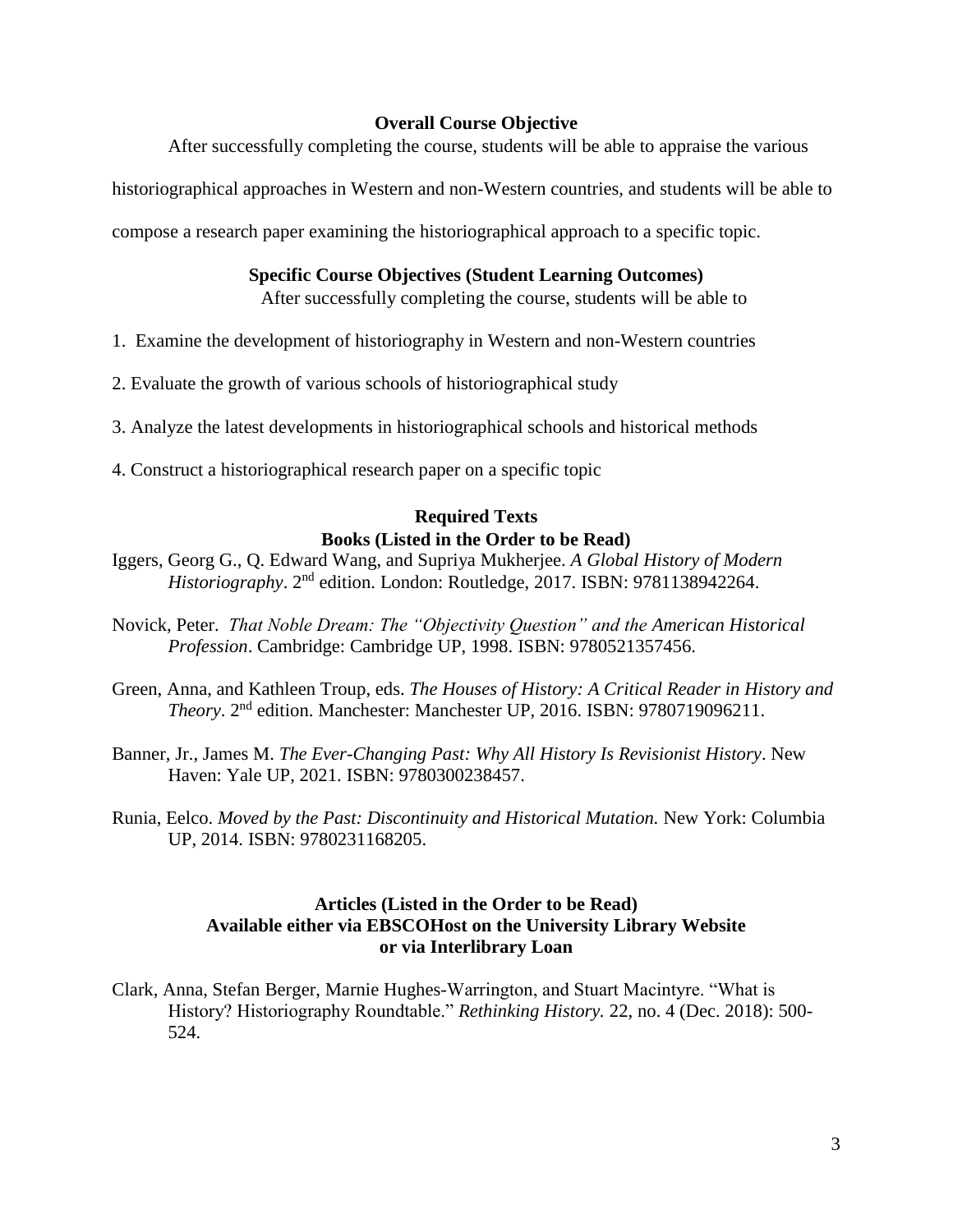- Wilson, Andrew. "Imagining Crimean Tatar History Since 2014: Indigenous Rights, Russian Recolonisation and the New Ukrainian Narrative of Cooperation." *Europe-Asia Studies*. 73, no. 5 (June 2021): 837-868.
- MacPherson, Jim. "History Writing and Agency in the Scottish Highlands: Postcolonial Thought, the Work of James Macpherson (1736-1796) and Researching the Region's Past with Local Communities." *Northern Scotland*. 11, no. 2 (Nov. 2020): 123-138.
- Collet, Hadrien. "Landmark Empires: Searching for Medieval Empires and Imperial Tradition in Historiographies of West Africa." *Journal of African History*. 61, no. 3 (Nov. 2020): 341-357.
- Josev, Tanya. "Australian Historians and Historiography in the Courtroom." *Melbourne University Law Review*. 43, no. 3 (2019): 1-31.
- Alevêque, Guillaume. "Remnants of the 'Wallis Maro 'Ura' (Tahitian Feathered Girdle): History and Historiography." *Journal of Pacific History*. 53, no.1 (March 2018): 1-24.
- Waldenström, Daniel and Bruno S. Frey. "Did Nordic Countries Recognize the Gathering Storm of World War II? Evidence from the Bond Markets." *Explorations in Economic History*. 45, no. 2 (April 2008): 107-126.
- Lesiv, Mariya. "'I Know History': Experience, Belief and Politics in the Post-Socialist Diaspora." *Western Folklore*. 78, no. 2/3 (Spring/Summer 2019): 119-150.
- Dickinson, Kay. "Be Wary of Anniversaries: Inside the Archive, Out on the Street." *Film Quarterly*. 75, no. 2 (Winter 2021): 40-48.
- Schunka, Alexander. "Luther's Hammers: German Academic Historiography and Popular Memory of the Reformation in the Context of Its 2017 Anniversary." *Journal of Early Modern Christianity*. 7, no. 2 (2020): 201-216.
- Donald, Terry and Mélanie Méthot. "That Impulse that Bids a People to Honour its Past: The Nature and Purpose of Centennial Celebrations." *International Journal of Heritage Studies.* 12, no. 4 (July 2006): 307-320.

# **Course Requirements Syllabus Acknowledgement Statement**

Students need to submit a Syllabus Acknowledgment Statement indicating that they have

read and understand the information in the syllabus. Students should upload the statement to

Canvas. Students' acknowledgement of this statement is worth five (5) points. If students have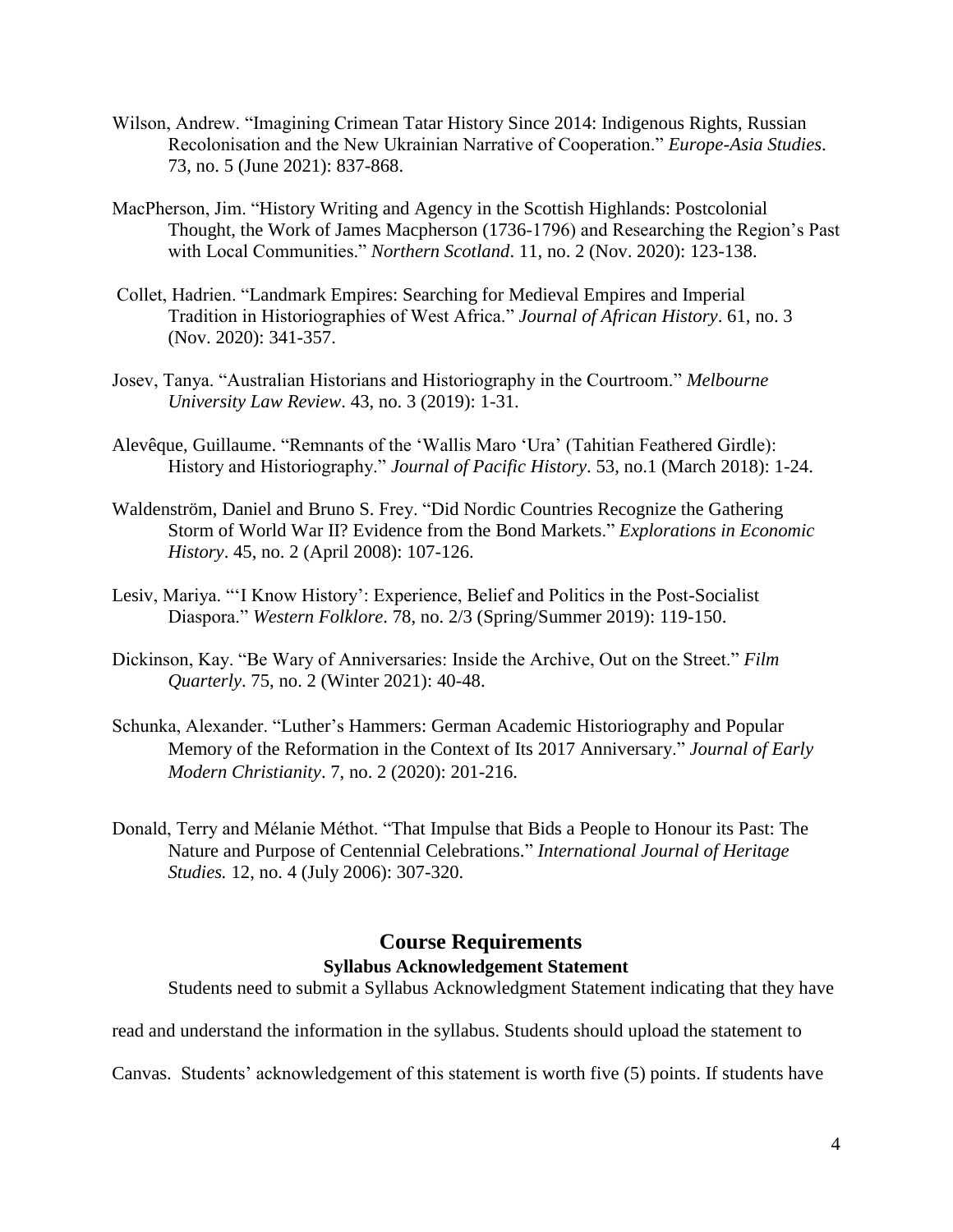any questions about the statement, then they should contact the instructor as soon as possible. Check the Course Schedule for the due date.

#### **Importance of Writing**

Often, written materials serve as the first form of introduction to colleagues or potential employers. While this writing may be in the form of a cover letter or *résumé*, and not a traditional classroom assignment, the writing skills developed in graduate courses will aid students in constructing a well-organized and clear letter or *résumé* so that they make a positive first impression.

**Written assignments that contain consistent, major, and/or numerous grammatical or punctuation errors distract from the students' argument and efforts. Too many errors may lead to a misunderstanding of the students' argument and/or the quality of their research. Assignments with consistent, major, and/or numerous errors will result in a loss of points, which may result in the loss of a letter grade(s) on assignments.** 

#### **Leading Discussion and Book or Article Reponses**

During the semester, students will read books or a series of articles that address various topics on historiography and historical methods. Students only need to submit responses when they are leading discussion. Students will take turns leading discussion twice. Students will sign up for leading discussion on the first night that class meets in person, January 24. On the night that the student leads discussion, he/she needs to come prepared with a list of twenty to twentyfive (20-25) questions about the reading(s). Should students lead discussion for a set of articles, they should link some of the discussion questions to the previous week's book. These questions will aid students in drawing connections between the book's main ideas and the articles' topics, which reflect or expand upon the book's main points. **This list of questions must be submitted**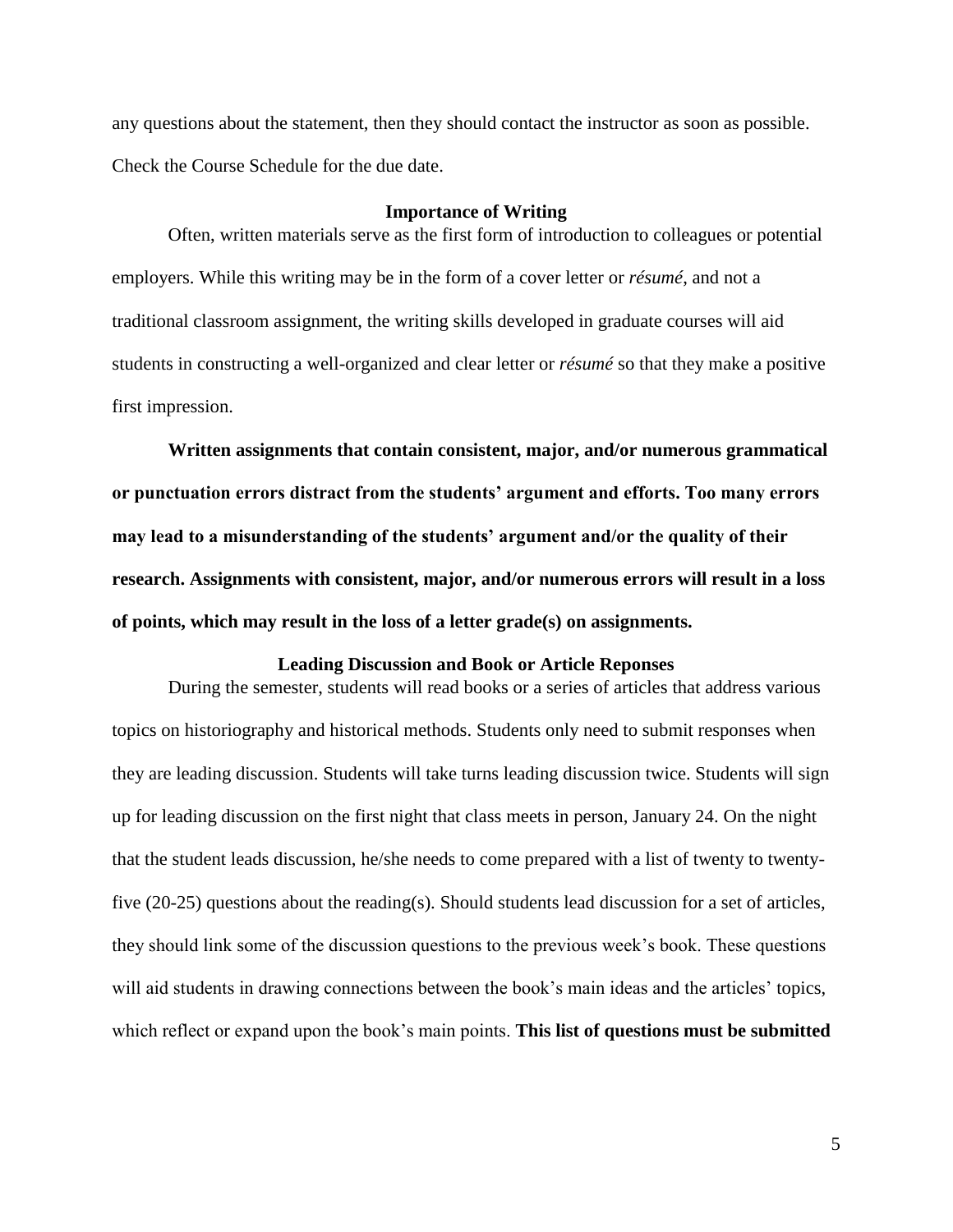**on Canvas. Assignments submitted in any other format will not be accepted. The list of questions and leading discussion is worth seven (7) points.** 

#### **Criteria for Leading Discussion=7 points**

Submission of twenty to twenty-five (20-25) questions=3 points

Ask original twenty to twenty-five (20-25) questions; ask follow-up questions; and respond to classmates' and/or the instructor's comments=3 points

Questions written clearly with correct grammar and punctuation and free generally of typographical errors and misspellings=1 point

In addition, when a student leads discussion, he/she will need to submit a response for that week's reading assignment. A student only needs to submit a response when he/she is leading discussion. The response is meant to aid students in preparing to lead a thorough discussion of the text. These responses should be two to three (2-3) typed pages, double spaced, with one (1) inch margins, and the students should use twelve (12) point Times New Roman Font. Students should not consult any outside sources for these responses, but instead only base their responses on the assigned reading(s). **All responses' due dates are listed in the Course** 

### **Schedule in the syllabus.**

#### **Criteria for Book or Article Responses =15 points each**

Introduce clearly the author's thesis and purpose=4 points

Analyze the evidence or examples that are most pertinent to students' chosen field of historical study=4

Examine whether or not the information presented prompted students to reconsider their understanding of topics in their chosen field of historical study=4 points

Written clearly with correct grammar and punctuation and be free generally of typographical errors and misspellings=3 points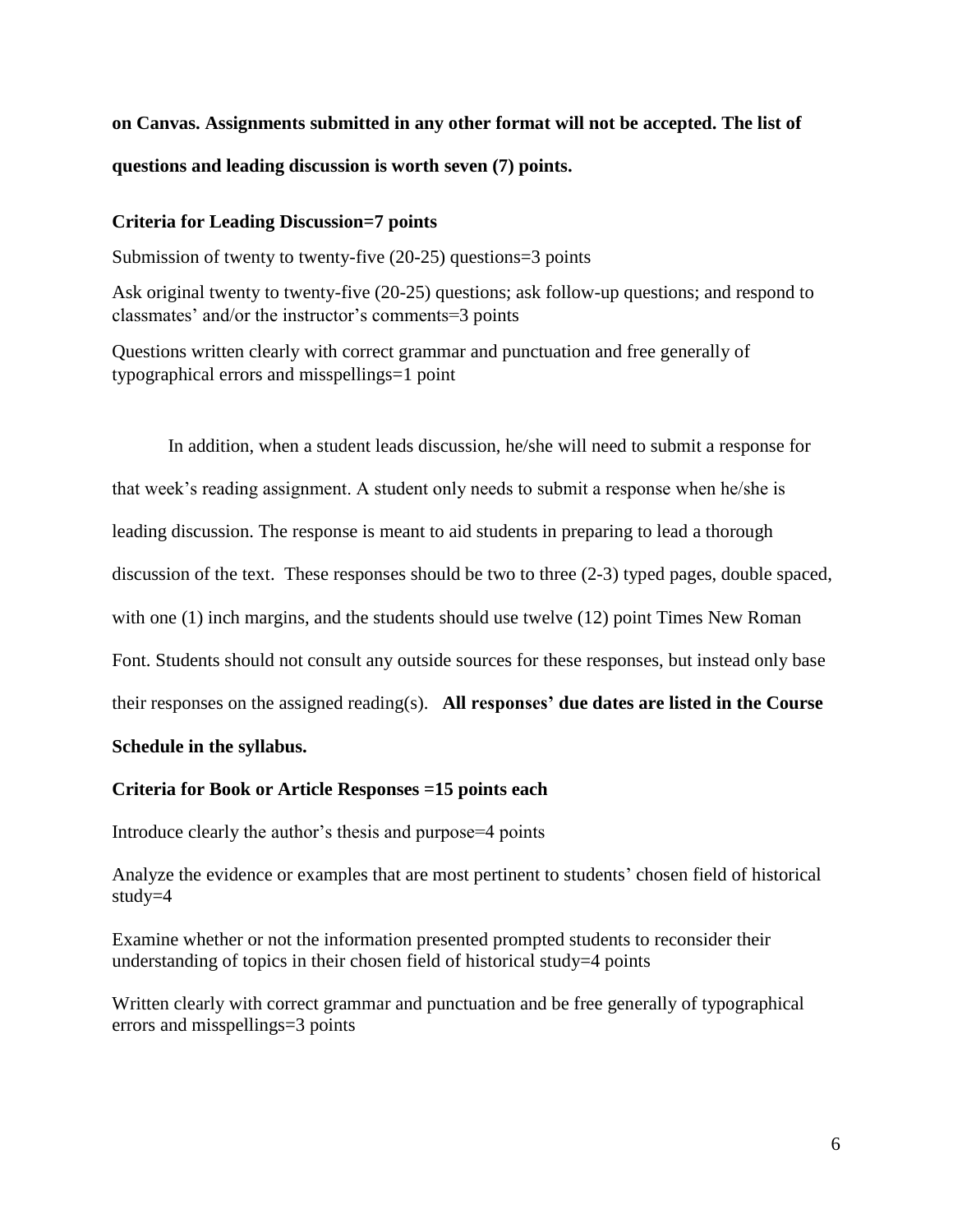In these responses, no lengthy quotations will be accepted. Students may include only two (2) quotations per response, and each quotation should be ten (10) words or less. The use of more than two (2) quotations or quotations of more than ten (10) words will reduce significantly students' grades by five (5) points. The emphasis is that students paraphrase the material. When students paraphrase the material, they have to engage critically with the material, which leads to a more thorough understanding of the text. Also, students should keep their papers to the two to three (2-3) page limit. Papers that exceed the length limit will reduce students' grades by five (5) points. One of the objectives in graduate school is to be very specific and precise when expressing written ideas. Students should proofread their papers before the due date, and papers should be free generally of typographical errors and misspellings. For each response, students should have a title page, which does not count toward the required number of pages. Also, should students quote material, an endnotes page is needed. Endnotes come on a separate sheet of paper at the end of the book or article responses. Links are posted on Canvas, which provide examples of a correct title page and correct citations for books according to the *Chicago Manual*  of Style, 17<sup>th</sup> edition.

#### **Class Discussions**

Each week, all students, including those not leading discussion, will engage in class discussions in which they appraise each week's reading(s). For each discussion, students should have read thoroughly each week's reading(s). It may be helpful for students to take notes as they read. Students should be sure to read the introductory and concluding sections since many times the author(s) will outline the thesis in these sections. Students should keep in mind that in each book chapter or article section, the author(s) is utilizing evidence to advance the thesis. Students who carefully read the material and take notes should be prepared for discussion. Students should direct their attention to their classmates when they are contributing to discussion, and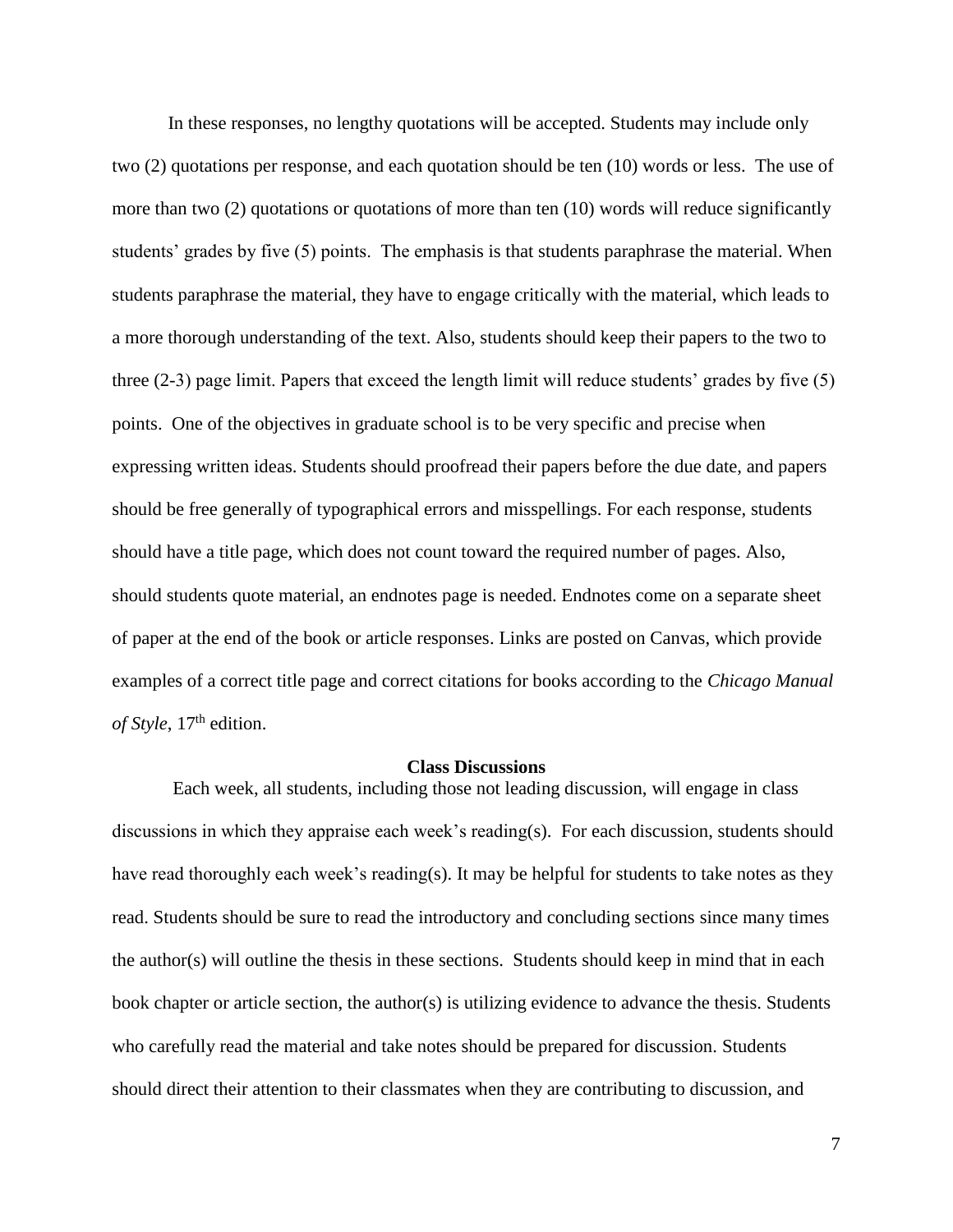students should not talk when other students or the instructor are talking and not engage in any other disruptive actions. Students are welcome to take notes during class meetings, but there is NO recording of class discussions.

For the online discussion the week of January 17, students should have one (1) initial post, of eight to nine (8-9) sentences, which focuses on the most relevant aspects of the article in relation to their field of historical study. Students should begin this post by briefly stating their historical interests. Students must submit an initial post before they are able to view their classmates' posts. Then, students should respond to one (1) classmate's post. In this response, of five to seven (5-7) sentences, students should offer their insight into the topic being discussed. If students agree or disagree with their classmate's post, then they need to explain with specific information the reasons for this agreement or disagreement. **Each week's discussion is worth three (3) points.** 

### **Submission of Historiographical Research Topic**

A major component of each student's grade will be a thorough historiographical study of a topic. Students are free to research any topic. Students may select a topic that is covered in class but are not required to do so. Early in the semester, students will submit a possible paper topic(s) for their historiographical papers. Students should consider topics that appeal to their historical interests.

#### **Criteria for Research Topic=3 points**

Submission of possible topic(s)=3 points

#### **Research Paper Outline and Annotated Bibliography**

After selecting a historiographical research topic, students will submit an outline of their entire historiographical papers and annotated bibliographies. Students' outlines will need to address their entire papers and not solely focus on the initial sections of their papers. Examples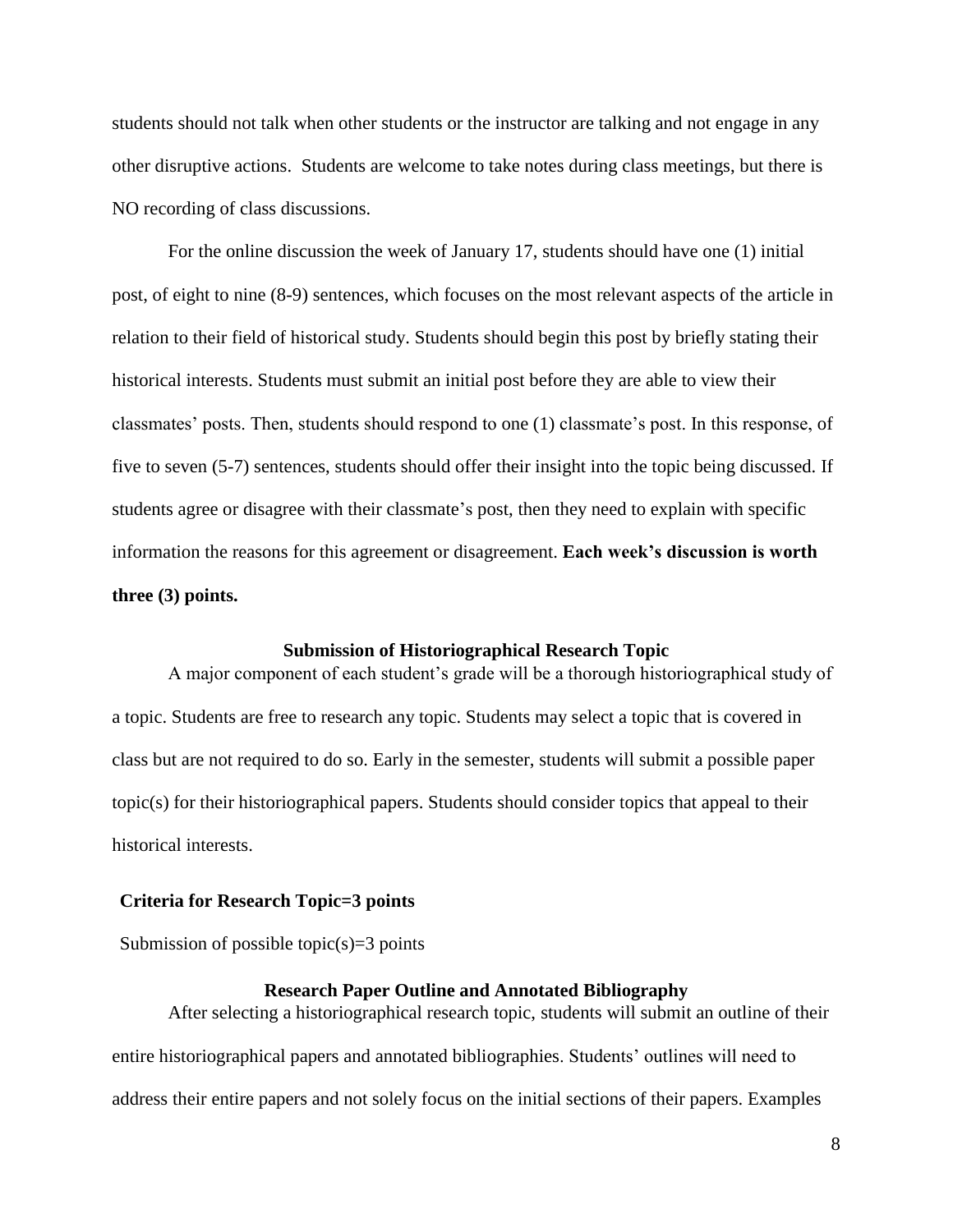of acceptable outline forms are posted on Canvas. Students should review these examples. Also, students will submit annotated bibliographies of fifteen to twenty (15-20) scholarly sources. Students should provide a brief description of two to three (2-3) sentences describing each source's relevance and significance to their research.

### **Criteria for Outline and Annotated Bibliography=25 points**

Thorough outline of each part of the historiographical paper=10 points Analyze each source's scholarly significance and relevance=15 points

### **Individual Meetings**

Students will have some class periods when they meet with the instructor on an individual basis to discuss their research progress. Students will sign-up for a meeting time in class. All meetings will take place during the class period, Monday, 6:00p.m.-9:00p.m., in the instructor's office, 204 L in Heritage Hall. It is important that students come to these meetings. **Each unexcused absence for an individual meeting results in a ten (10) point deduction on the student's historiographical paper.** Though the scheduled individual meetings will occur toward the midpoint and the end of the semester, students should work on their papers throughout the semester. At any time should students have questions concerning their papers, they should feel free to contact the instructor with any questions and feel free to schedule a meeting with the instructor.

#### **Historiographical Paper Presentation**

At the end of the semester, students will give a ten (10) minute in class presentation of their research. The presentation should provide an overview of the major points in the papers. Also, students may use PowerPoint but are not required to do so. Students should introduce their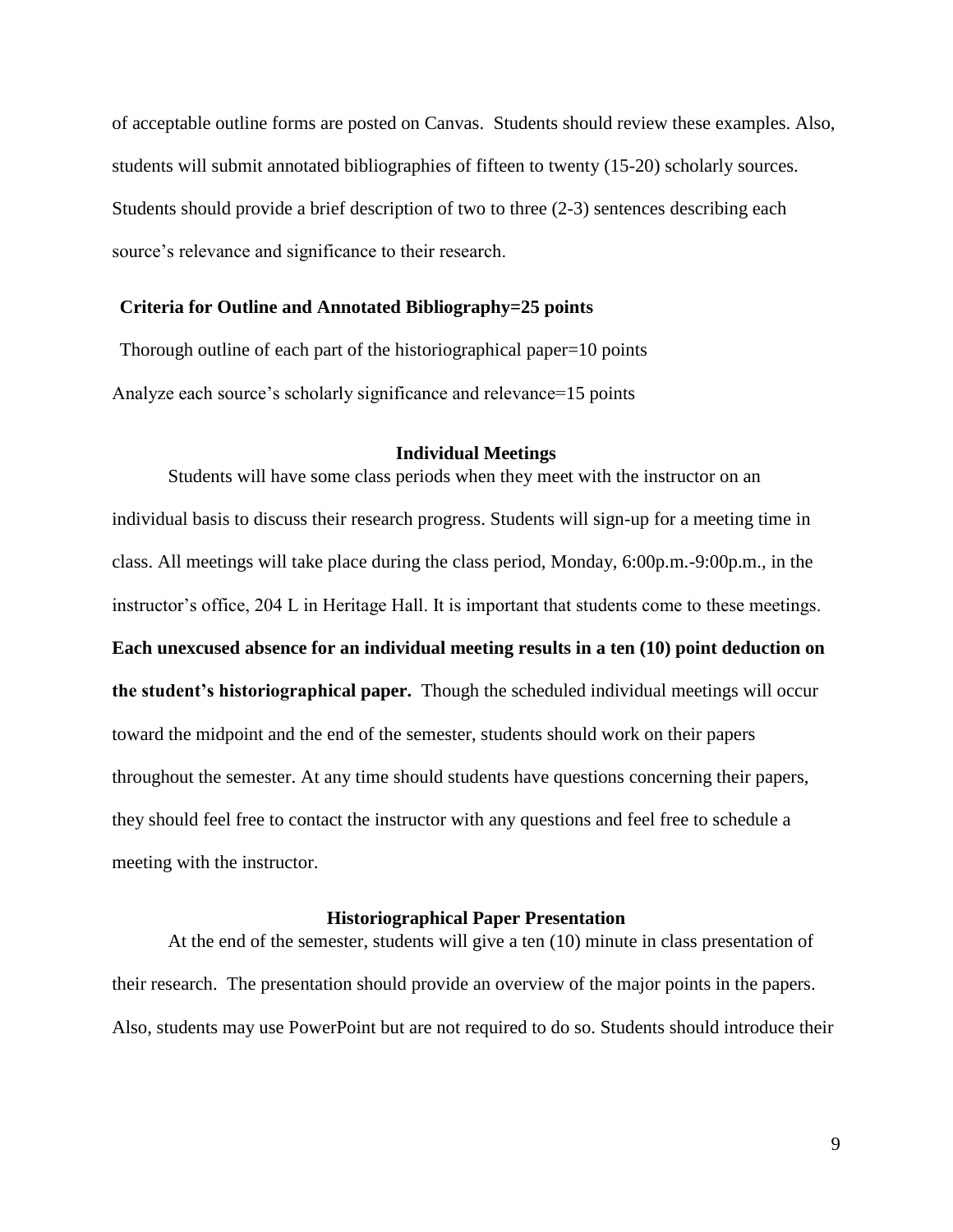topic; explain their thesis; provide an overview of the historiographical approach to their topic; and conclude with a brief discussion of their research's significance.

#### **Criteria for Final Paper Presentation=18 points**

Clearly introduce topic and state thesis=5 points

Explanation of historiographical approaches to the topic and research's significance=8 points Professional and clear delivery of material=5 points

#### **Historiographical Paper**

A major component of each student's grade will be a thorough historiographical study of a topic. The paper will be twenty to twenty-five (20-25) pages in length and will utilize scholarly secondary sources. The paper should have one (1) inch margins; be double spaced; be typed in twelve (12) point Times New Roman Font; and employ Chicago Style endnotes and a Chicago Style bibliography. Please be aware that endnotes are not at the bottom of the page. Instead, endnotes begin on a new page after the final page of the paper and before the bibliography.

All material that is either quoted or paraphrased MUST be cited using Chicago Style. Links to material that provides examples from the *Chicago Manual of Style*, 17<sup>th</sup> edition are posted on Canvas. The student will need a title page, an endnote page(s), and a bibliography, which do not count toward the required twenty to twenty-five (20-25) pages. Also, any maps, charts, graphs, or other images should be in an Appendix and not within the text of the papers. Students' papers should be in paragraph format. There should not be extensive lists of items, especially in column format, and there should not be extra space between paragraphs or anywhere in the papers. Students may use only four (4) quotations, and each quotation must be twenty (20) words or less. The emphasis is that students paraphrase the material. When students paraphrase the material, then students must engage critically with the material, which leads to a more thorough understanding of the information.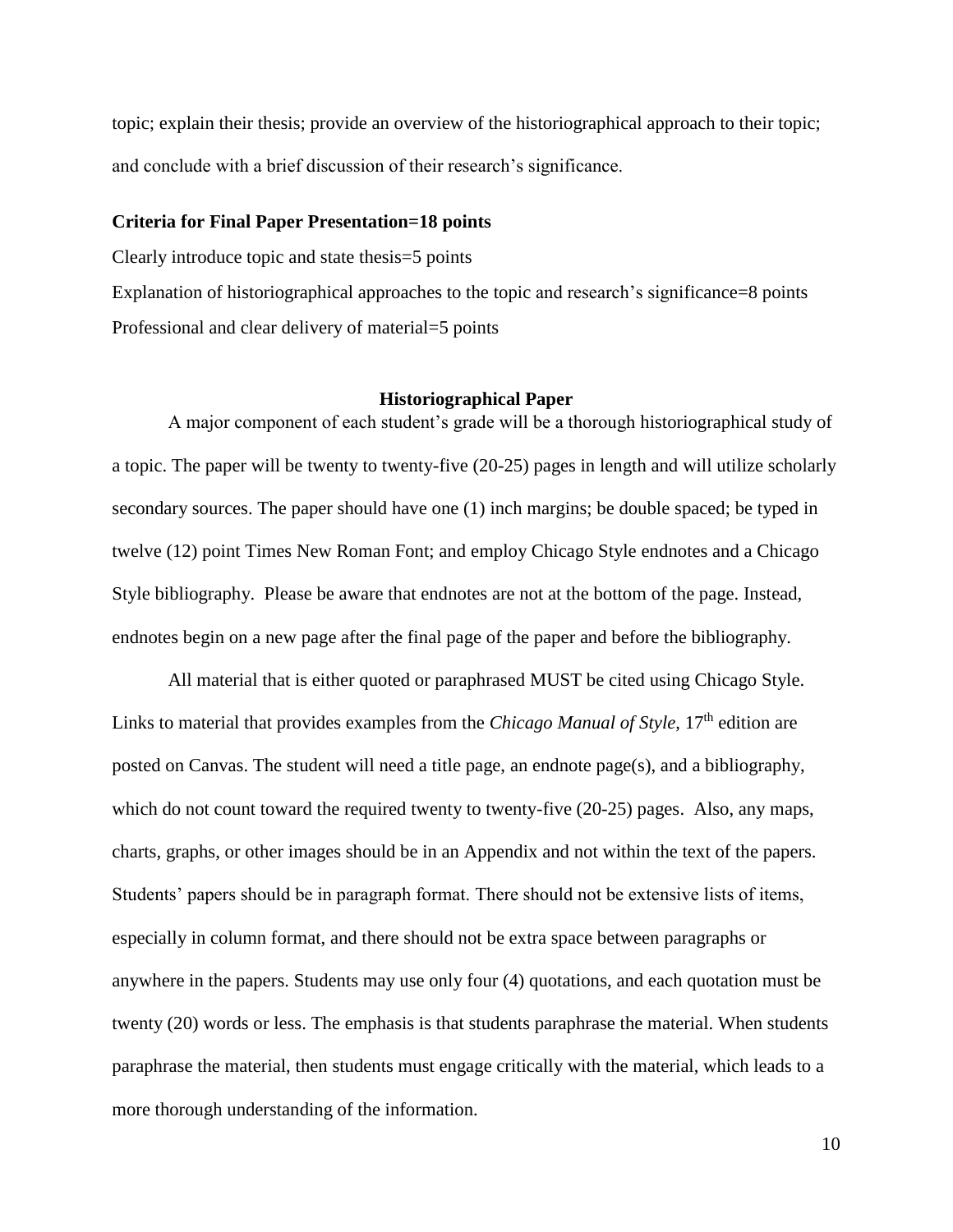It is important that students follow the paper guidelines closely. Not following the guidelines will lower a student's grade. For example, the use of more than four (4) quotations or quotations of more than twenty (20) words will reduce students' grades by ten (10) points. Also, students should keep their papers to the twenty to twenty-five (20-25) page limit. Papers that exceed the length limit, that are under the minimum page requirement, or that do not follow all paper guidelines and requirements will reduce students' grades by fifteen (15) points. Students should proofread their papers before the due date, and the papers should be free generally of typographical errors and misspellings.

# **Criteria for Historiographical Paper=150 points**

Well-developed thesis clearly stated in the first paragraph=15 points

Use material from secondary sources to support the thesis including students' original analysis=95 points

Clearly written, correct grammar, and be free generally of typographical errors and misspellings=20 points

Have all information cited properly using Chicago Style=20 points

**Since this may be the first time that students have composed a historiographical paper at the graduate level, students have the entire semester to ask the instructor questions about their research papers. While the instructor will not read drafts of the papers, the instructor is more than willing to answer specific questions. Only in cases of documented extreme hardship will an extension be granted for the final papers.**

#### **Class Grading Scale, Grading Criteria, and Conversion**

This class follows TAMUCT's traditional grading scale of 100-90=A; 89-80=B; 79-70=C; 69-60=D; and 59 and below=F.

Syllabus Acknowledgement Statement=5 points Book or Article Responses=30 points Leading Discussion=14 points Class Discussions=24 points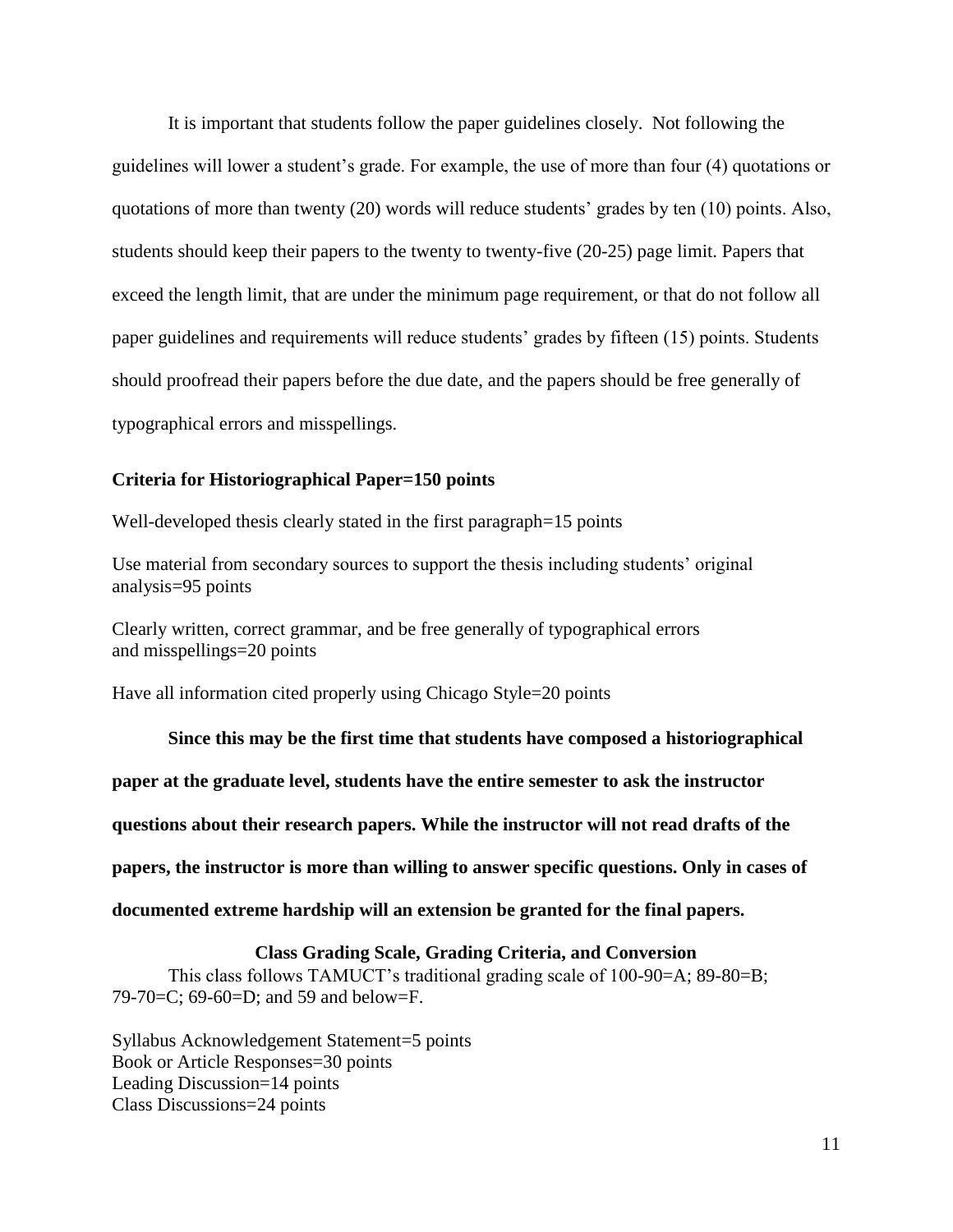Submission of Historiographical Research Topic=3 points Outline and Annotated Bibliography=25 points Historiographical Paper Presentation=18 points Historiographical Paper=150 points Total points=269 points

Students may determine their grade by taking the total number of points earned and

dividing by the total number of points possible.

### **Posting of Grades**

Grades will be posted online in Canvas and assignments returned via Canvas.

Assignments are graded usually within one (1) week of the due date.

# **Course Schedule (Course Outline and Calendar)**

The instructor reserves the right to make modifications to the syllabus and the course

schedule as needed based on time and other factors. Should this need occur, then an updated

syllabus and schedule will be posted online through Canvas.

**Each week, students are to read the assigned materials for that week's assignment** 

**and/or discussions. All assignments, except those for the week of January 17, are due by** 

**6:00p.m. on the due dates listed below, and all assignments must be submitted via Canvas.** 

**Assignments will not be accepted and will not be graded unless submitted via Canvas.** 

**January 17: Martin Luther King Jr. Day, No Class Meeting; Canvas Activities**

Importance of Historiography Clark, Anna, Stefan Berger, Marnie Hughes-Warrington, and Stuart Macintyre. "What is History? Historiography Roundtable." **Discussion Post Due by Noon, Friday, January 21.** 

**January 24: Global Historiography Syllabus Acknowledgement Statement Due** Iggers, Georg G., Q. Edward Wang, and Supriya Mukherjee. *A Global History of Modern Historiography*.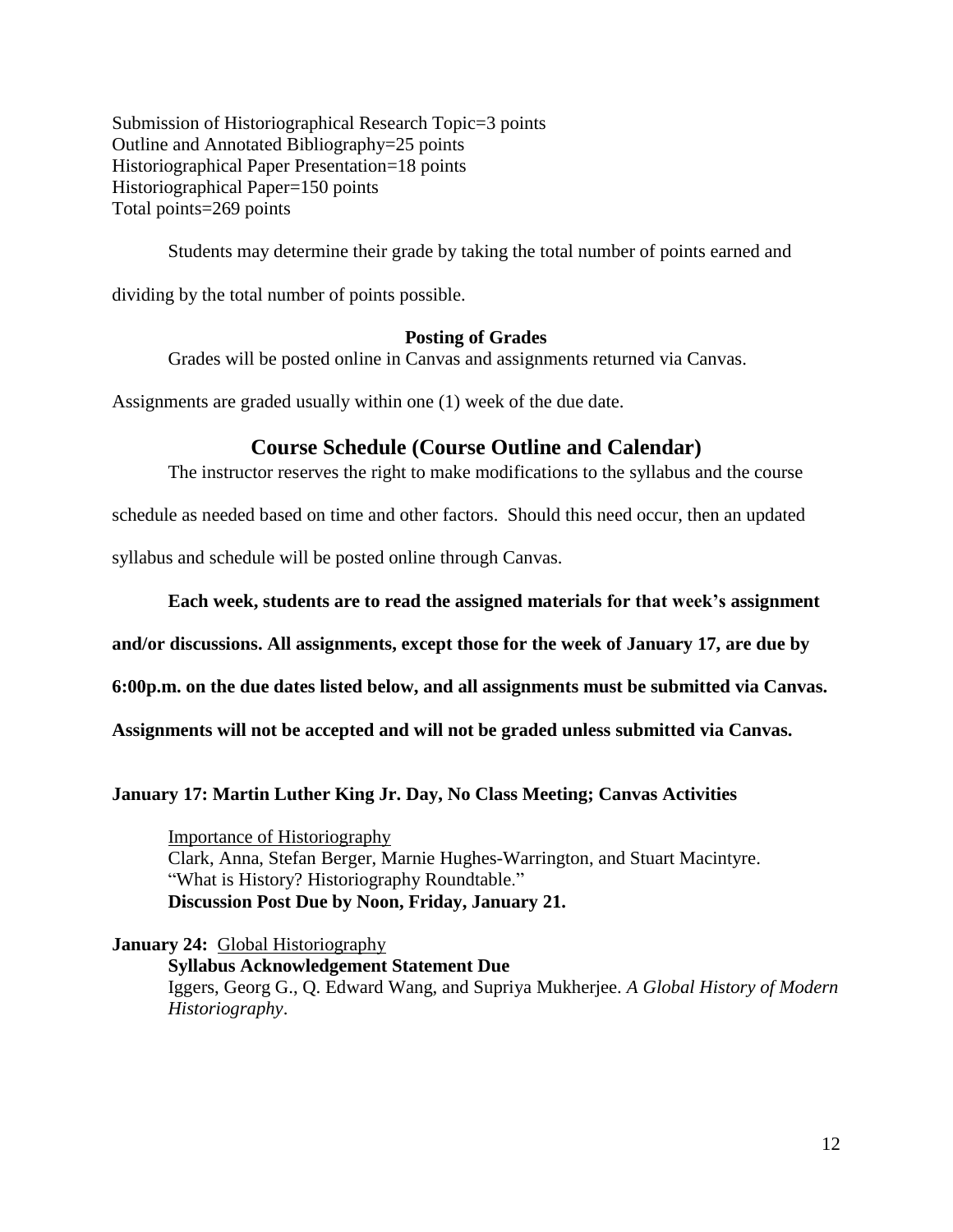### **January 31:** Global Historiography Case Studies

### **Possible Topics Due**

Wilson, Andrew. "Imagining Crimean Tatar History Since 2014: Indigenous Rights, Russian Recolonisation and the New Ukrainian Narrative of Cooperation."

MacPherson, Jim. "History Writing and Agency in the Scottish Highlands: Postcolonial Thought, the Work of James Macpherson (1736-1796) and Researching the Region's Past with Local Communities."

Collet, Hadrien. "Landmark Empires: Searching for Medieval Empires and Imperial Tradition in Historiographies of West Africa."

### **February 7:** Historiography in the United States

Novick, Peter. *That Noble Dream: The "Objectivity Question" and the American Historical Profession*.

# **February 14:** Historiographical Schools

Green, Anna, and Kathleen Troup, eds. *The Houses of History: A Critical Reader in History and Theory*. 2<sup>nd</sup> edition.

**February 21:** Historiographical Schools Continued Green, Anna, and Kathleen Troup, eds. *The Houses of History: A Critical Reader in History and Theory*. 2<sup>nd</sup> edition.

# **February 28: Outline and Annotated Bibliography Due, No Class Meeting**

**March 7:** Individual Meetings to Discuss Outline and Annotated Bibliography

### **March 14: No Class, Spring Break**

**March 21:** Revisions to the Historical Record Banner, Jr., James M. *The Ever-Changing Past: Why All History Is Revisionist History*.

### **March 28:** Revisions to Historical Records-Case Studies Josev, Tanya. "Australian Historians and Historiography in the Courtroom."

Alevêque, Guillaume. "Remnants of the 'Wallis Maro 'Ura' (Tahitian Feathered Girdle): History and Historiography."

Waldenström, Daniel and Bruno S. Frey. "Did Nordic Countries Recognize the Gathering Storm of World War II? Evidence from the Bond Markets."

Lesiv, Mariya. "'I Know History': Experience, Belief and Politics in the Post-Socialist Diaspora."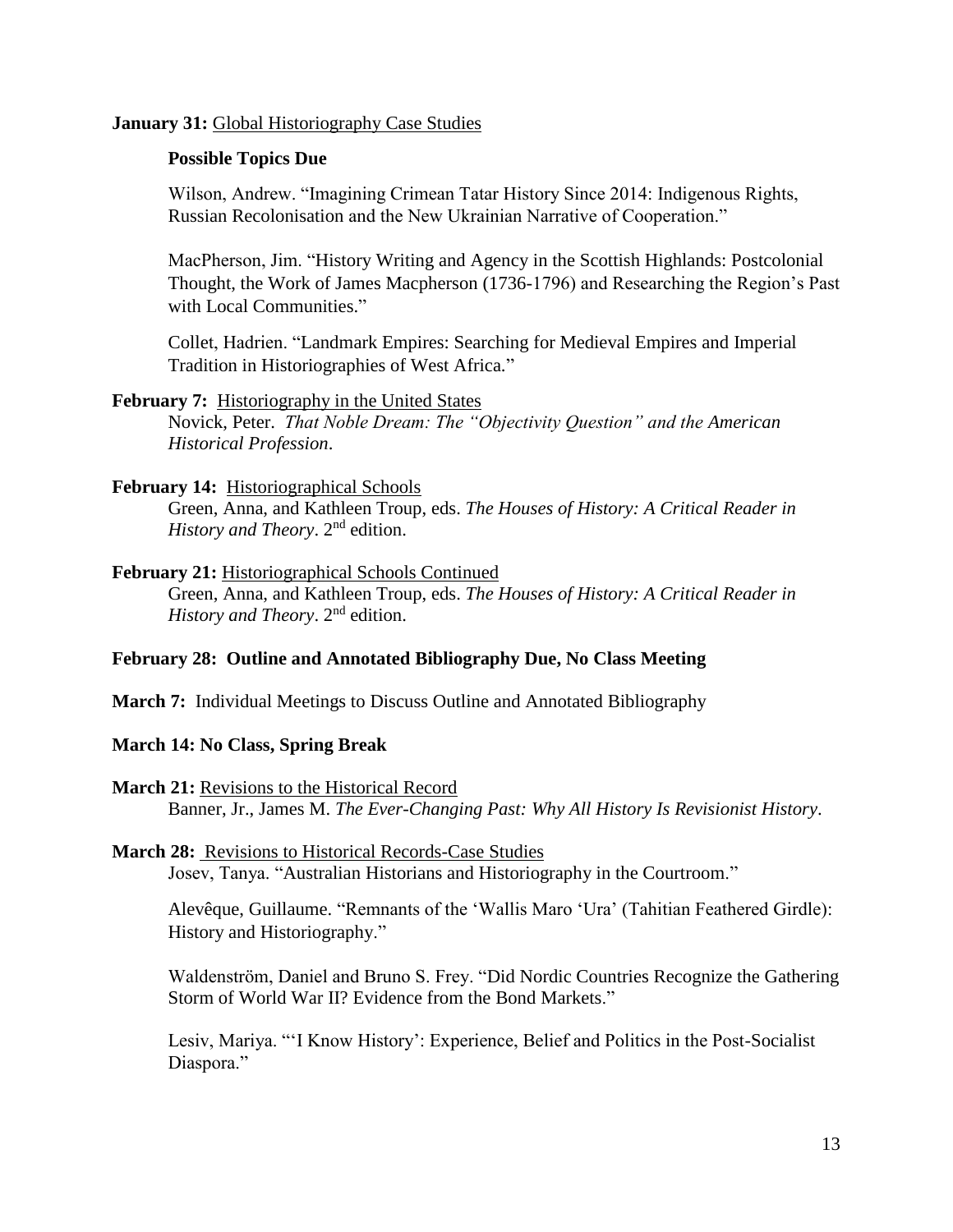**April 4:** Individual Meetings to Discuss Paper Progress

**April 11:** Historical Accounts and Events as a Continuous or Discontinuous Narrative Runia, Eelco. *Moved by the Past: Discontinuity and Historical Mutation.*

**April 18:** Scholarly and Popular Approaches to Historical Anniversaries Dickinson, Kay. "Be Wary of Anniversaries: Inside the Archive, Out on the Street."

Schunka, Alexander. "Luther's Hammers: German Academic Historiography and Popular Memory of the Reformation in the Context of Its 2017 Anniversary."

Donald, Terry and Mélanie Méthot. "That Impulse that Bids a People to Honour its Past: The Nature and Purpose of Centennial Celebrations."

**April 25:** Individual Meetings to Discuss Paper Progress and Presentations

**May 2:** Presentation of Historiographical Paper

**May 9:** Historiographical Paper Due

# **Instructor and Course Policies Absences and Make-Up Work**

Absences in graduate school are generally not acceptable. The instructor does understand that in some circumstances, such as a major illness, there may be missed classes. Should students miss class, then they need to contact the instructor as soon as possible. Unexcused absences will affect negatively students' grades. Only excused absences are allowed. Should students miss a class, make-up assignments will be allowed only for excused absences. Students, when they return, must give the instructor written documentation, such as a note from their doctor, which covers the days that they missed. ONLY with documentation will students be granted an excused absence and be able to make up work. Students who submit work early but then miss class on the work's due date will also need to provide some form of documentation for the days missed. Otherwise, the work will not be accepted. Students cannot make up work or receive credit for work with unexcused absences.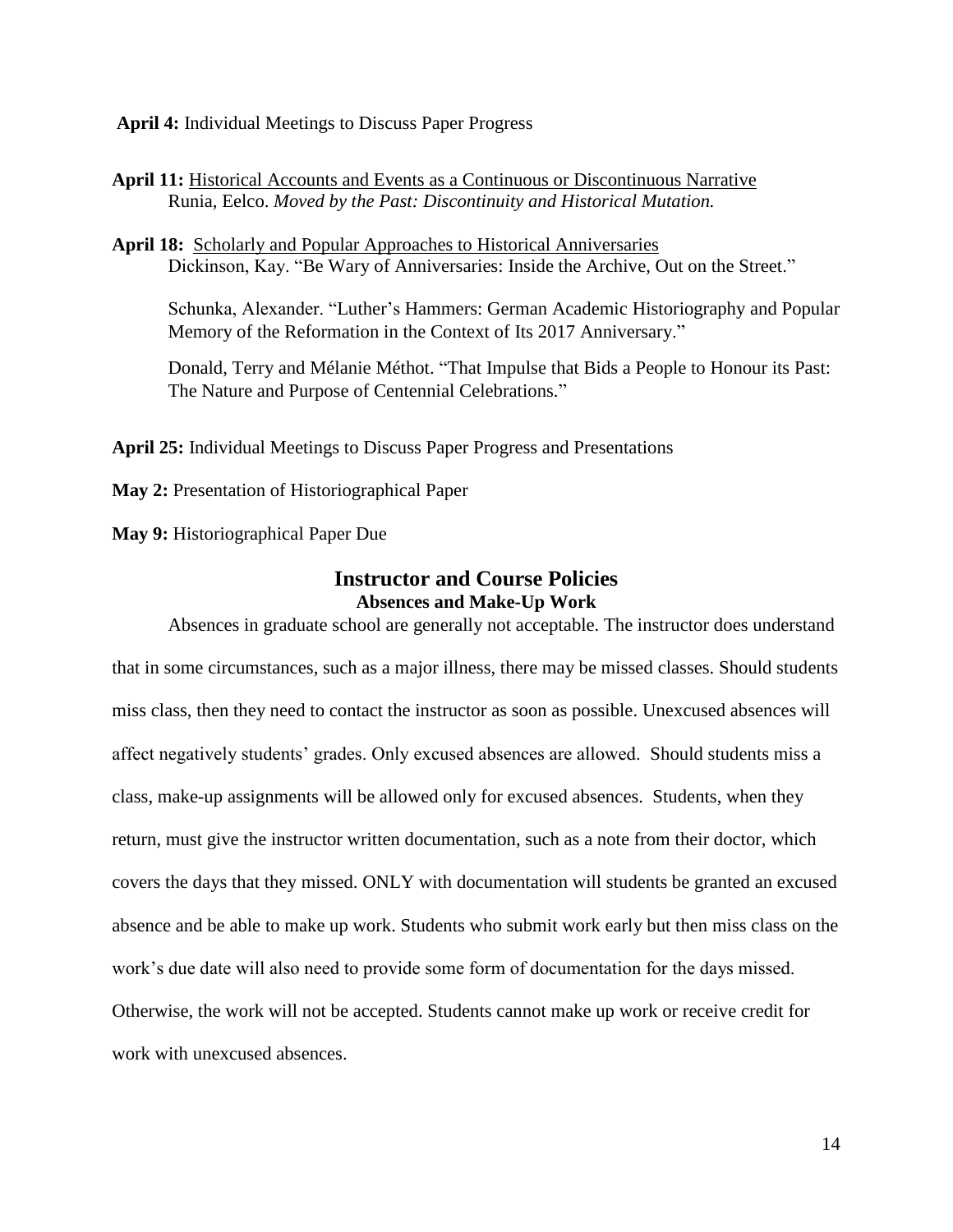**ALL make-up work must be turned in no later than one (1) week after students return to class. No work will be accepted after the one (1) week period. Near the end of the semester, make-up work may be due in a shorter amount of time. No make-up work will be accepted after 6:00p.m. on May 9.** 

For some assignments, make-up work will take the form of more detailed written work, so that students are able to receive credit for the discussion grade and the written grade.

### **Make-Up Work When Leading Discussion**

For an absence when students are leading discussion, they will need to submit a lengthier critique. Make-up work for leading discussion will take the form of a lengthier critique of six to eight (6-8) pages. This critique will count for both the leading discussion grade and the critique grade. All guidelines as outlined in the previous section titled **Book Critique** apply to make-up critiques. Students should refer to these guidelines and requirements or points will be lost.

### **Criteria for Make-up Book or Article Response=22 points**

Introduce clearly the author's thesis and purpose=4 points

Analyze the evidence or examples that are most pertinent to students' chosen field of historical study=8

Examine whether or not the information presented prompted students to reconsider their understanding of topics in their chosen field of historical study= $7$  points

Written clearly with correct grammar and punctuation and be free generally of typographical errors and misspellings=3 points

### **Make-Up Work When Not Leading Discussion**

For an absence when students are not leading discussion, make-up work will take the

form of a list of twenty to twenty-five questions with complete responses to each question. For

this assignment, a complete response will be at least three to four (3-4) sentences per question.

### **Criteria for Make-up Questions=3 points**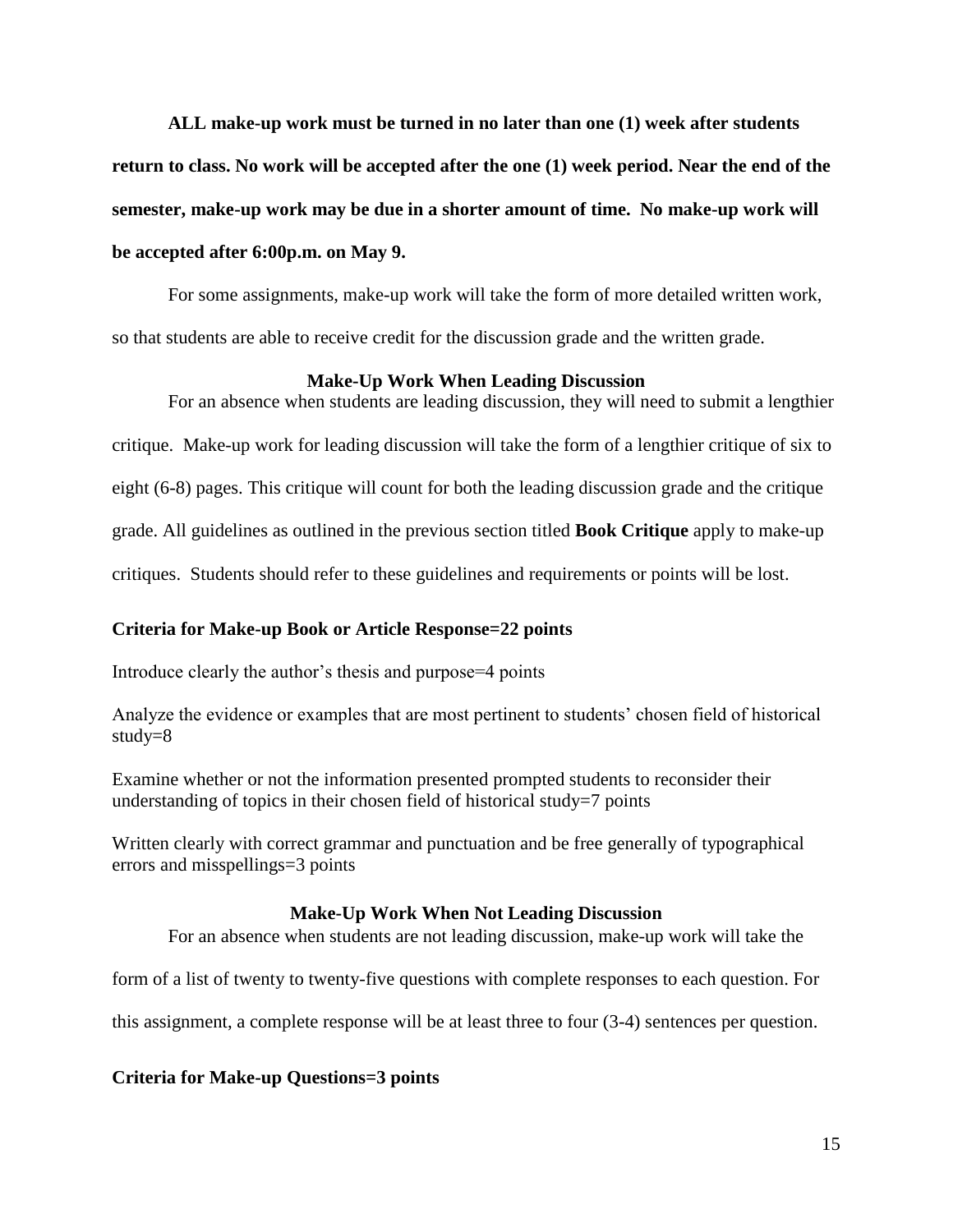List of fifteen to twenty (15-20) questions=2 points

Questions written clearly with correct grammar and punctuation and free generally of typographical errors and misspellings=1 points

#### **Make-Up Work for Missed Individual Meeting**

Should students miss an individual meeting, then if students have an excused absence, students will need to meet with the instructor as soon as possible to discuss their research progress. A make-up meeting should occur at least within one (1) week of the student returning to class.

# **Make-Up Work for Missed Presentation Should students miss the presentation, then in order to make up the presentation,**

### **students will need to include an additional three (3) pages of material to historiographical**

**papers.** In this instance, the final paper grade will include the eighteen (18) points for the presentation for a total of one hundred sixty-eight (168) points. The paper is still due on May 9 before 6:00p.m.Note that only in cases of documented extreme hardship will students be allowed to have an excused absence for the presentation.

#### **Incompletes**

A grade of an Incomplete is granted rarely. Incompletes will be granted only after the last day to drop a course and will be granted only to students who have experienced a major catastrophic event. Students must provide some form of written documentation that provides evidence of the catastrophic event.

# **Withdrawal, Drop Dates, Assignment Due Dates, and Important University Dates**

Students who feel that they need to drop the class must go to the Registrar's Office and complete the withdrawal forms. It is the students' responsibility to withdraw from a class. Also, it is the students' responsibility to be aware of all add and drop dates for classes and to be aware of all guidelines in the syllabus and due dates for class assignments. Students should refer to the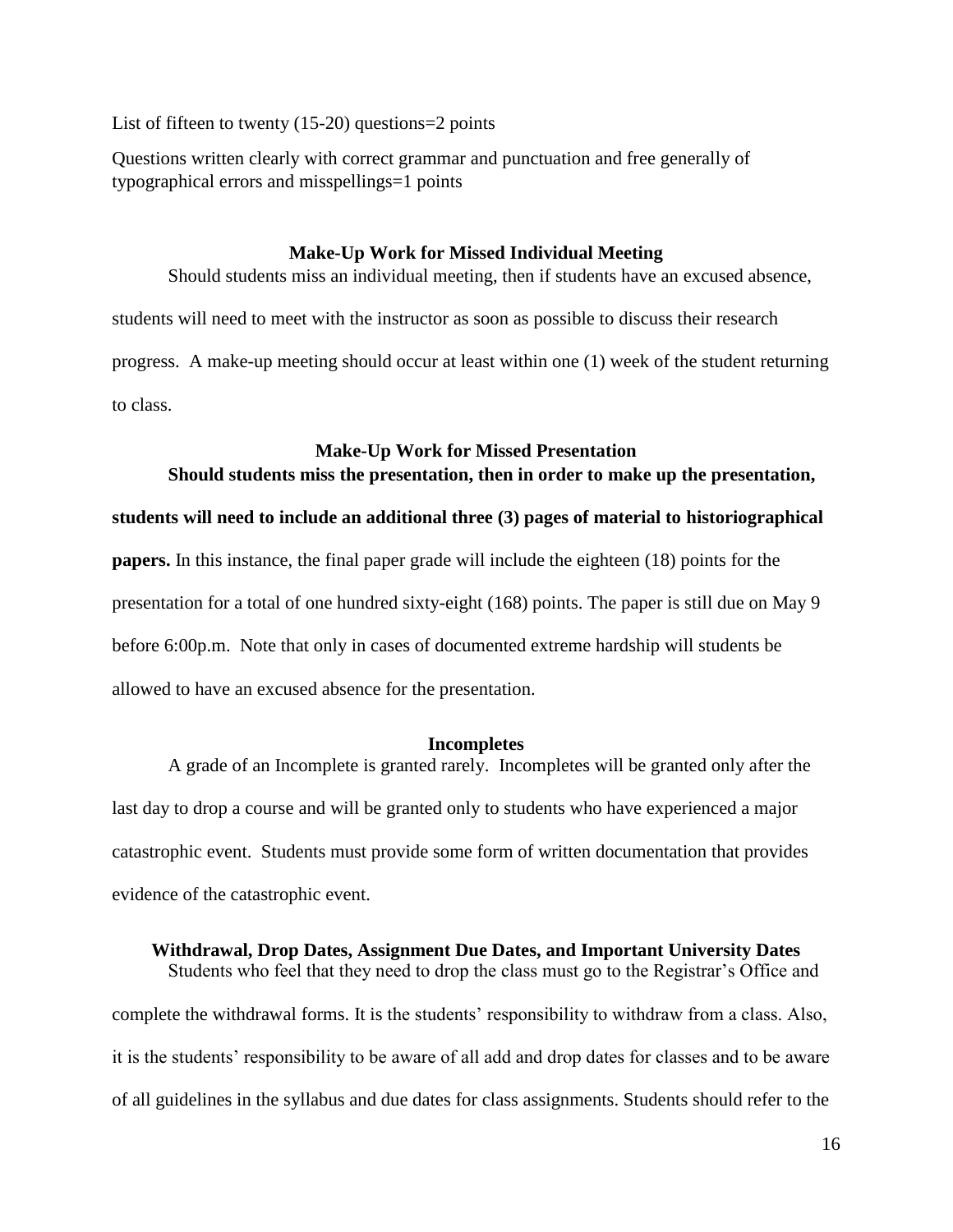University Calendar for important dates, such as graduation deadlines. The calendar can be viewed at<https://www.tamuct.edu/>

#### **Plagiarism**

Plagiarism is copying or using the words or the ideas of another individual(s) and submitting that work as one's original work. Material taken from any source, including books, articles, journals, the Internet, or any other sources, must be paraphrased (put in your own words) and cited correctly (refer to individual assignment guidelines) and if quoted, set off in quotation marks, and cited correctly. Plagiarism will be emphasized on the first day of class. **Should students have any questions about paraphrasing, using quotations, citing material, or documenting sources, then students should ask questions via email, before, during, or after class, or make an appointment to discuss concerns with the instructor.** 

**Work that is deemed plagiarized will result in the grade of a zero (0) for the assignment.** SimCheck in Canvas will check assignments for plagiarism. Students who receive a mark of fifty percent (50%) or more for plagiarism will earn a zero (0) for the assignment. Also, students will earn a failing grade (fifty percent (50% F) or lower) for an assignment when there is evidence that the plagiarism is from a purchased paper or when there is evidence of blatantly copying sources or material without paraphrasing. When there is evidence of plagiarism, students' papers will be submitted to the Division of Students Affairs for review.

#### **Cheating**

Cheating is assisting other students with completing class assignments. Also, cheating includes the use of any unauthorized materials to complete any assignments. **The penalty for cheating will be a zero (0) for the assignment.** When there is evidence of cheating, students' work will be submitted to the Division of Students Affairs for review.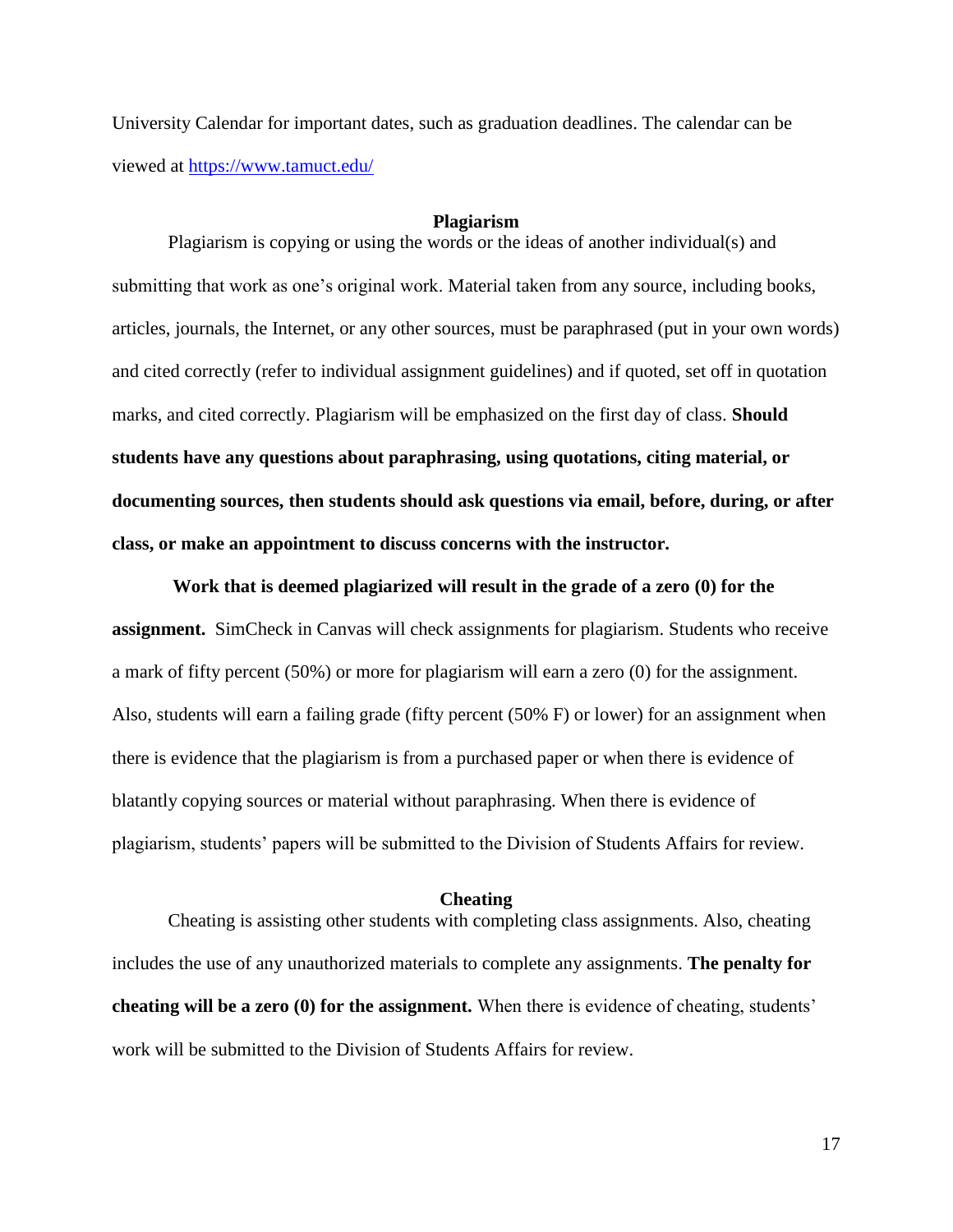# **Academic Integrity For more information about Academic Integrity and students' responsibilities**

# **regarding academic integrity, please review the information at**

### <https://www.tamuct.edu/student-affairs/academic-integrity.html>

### **Technology Requirements**

This course will use the A&M-Central Texas Instructure Canvas learning management

### system. **We strongly recommend the latest versions of Chrome or Firefox browsers. Canvas**

# **no longer supports any version of Internet Explorer.**

Logon to A&M-Central Texas Canvas [https://tamuct.instructure.com/] or access Canvas

through the TAMUCT Online link in myCT [https://tamuct.onecampus.com/]. You will log in

through our Microsoft portal.

Username: Your MyCT email address. Password: Your MyCT password

### **Canvas Support**

Use the Canvas Help link, located at the bottom of the left-hand menu, for issues with

Canvas. You can select "Chat with Canvas Support," submit a support request through "Report a Problem," or call the Canvas support line: 1-844-757-0953. For issues related to course content and requirements, contact your instructor.

### **Online Proctored Testing**

A&M-Central Texas uses Proctorio for online identity verification and proctored testing. This service is provided at no direct cost to students. If the course requires identity verification or proctored testing, the technology requirements are: Any computer meeting the minimum computing requirements, plus web camera, speaker, and microphone (or headset). Proctorio also requires the Chrome web browser with their custom plug in.

### **Other Technology Support**

For log-in problems, students should contact Help Desk Central, 24 hours a day, 7 days a week

Email: [helpdesk@tamu.edu;](mailto:helpdesk@tamu.edu) Phone: (254) 519-5466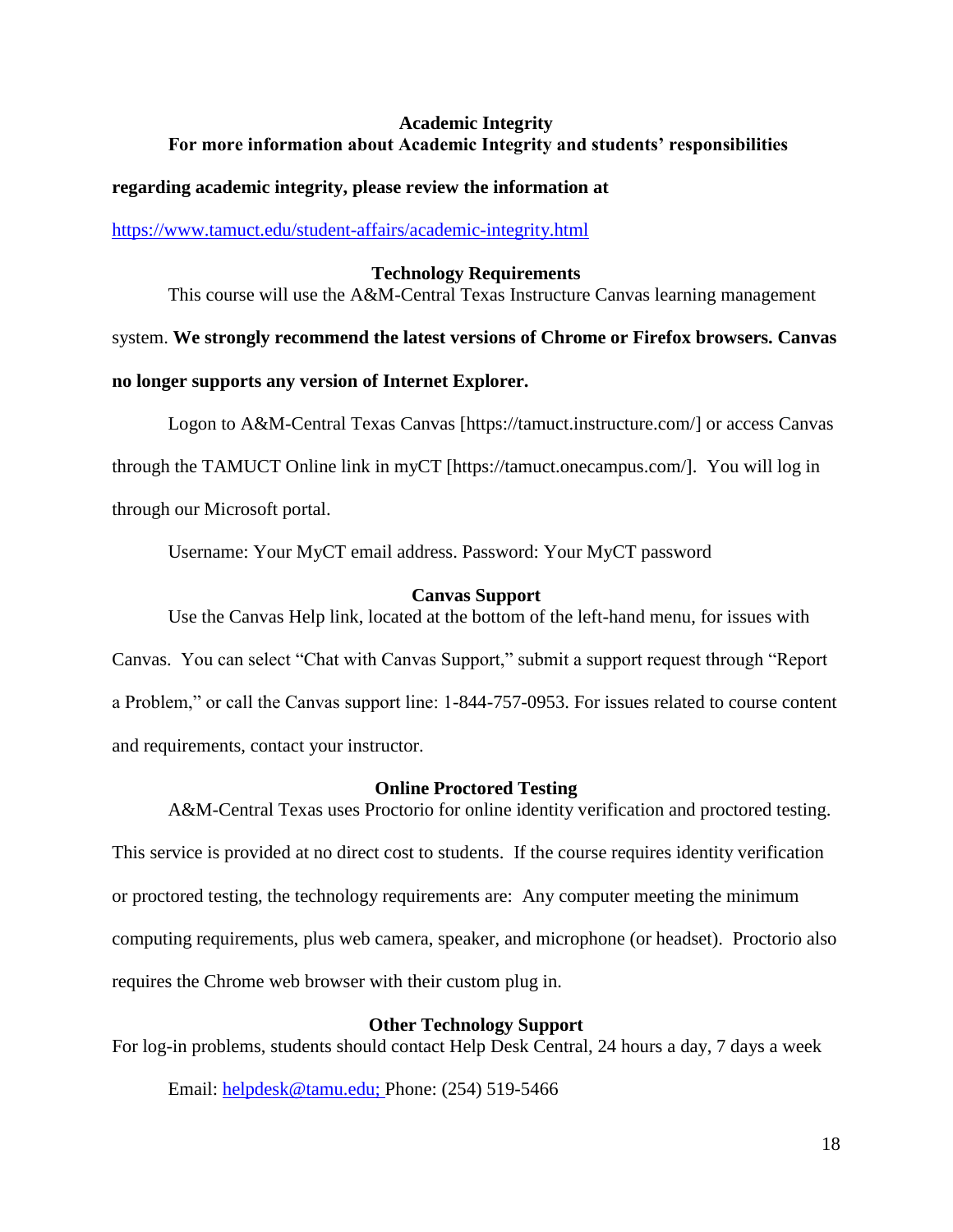[Web Chat:](http://hdc.tamu.edu/) [http://hdc.tamu.edu]

*Please let the support technician know you are an A&M-Central Texas student.*

# **University Resources, Procedures, and Guidelines Drop Policy**

If you discover that you need to drop this class, you must complete the [Drop Request](https://dynamicforms.ngwebsolutions.com/casAuthentication.ashx?InstID=eaed95b9-f2be-45f3-a37d-46928168bc10&targetUrl=https%3A%2F%2Fdynamicforms.ngwebsolutions.com%2FSubmit%2FForm%2FStart%2F53b8369e-0502-4f36-be43-f02a4202f612) Dynamic Form through Warrior Web.

[https://dynamicforms.ngwebsolutions.com/casAuthentication.ashx?InstID=eaed95b9-f2be-45f3 a37d-

46928168bc10&targetUrl=https%3A%2F%2Fdynamicforms.ngwebsolutions.com%2FSubmit% 2FForm%2FStart%2F53b8369e-0502-4f36-be43-f02a4202f612].

Faculty cannot drop students; this is always the responsibility of the student. The Registrar's Office will provide a deadline on the Academic Calendar for which the form must be completed. Once you submit the completed form to the Registrar's Office, you must go into Warrior Web and confirm that you are no longer enrolled. If you still show as enrolled, FOLLOW-UP with the Registrar's Office immediately. You are to attend class until the procedure is complete to avoid penalty for absence. Should you miss the drop deadline or fail to follow the procedure, you will receive an F in the course, which may affect your financial aid and/or VA educational benefits.

#### **Academic Integrity**

Texas A&M University-Central Texas values the integrity of the academic enterprise and strives for the highest standards of academic conduct. A&M-Central Texas expects its students, faculty, and staff to support the adherence to high standards of personal and scholarly conduct to preserve the honor and integrity of the creative community. Any deviation by students from this expectation may result in a failing grade for the assignment and potentially a failing grade for the course. All academic misconduct concerns will be referred to the Office of Student Conduct.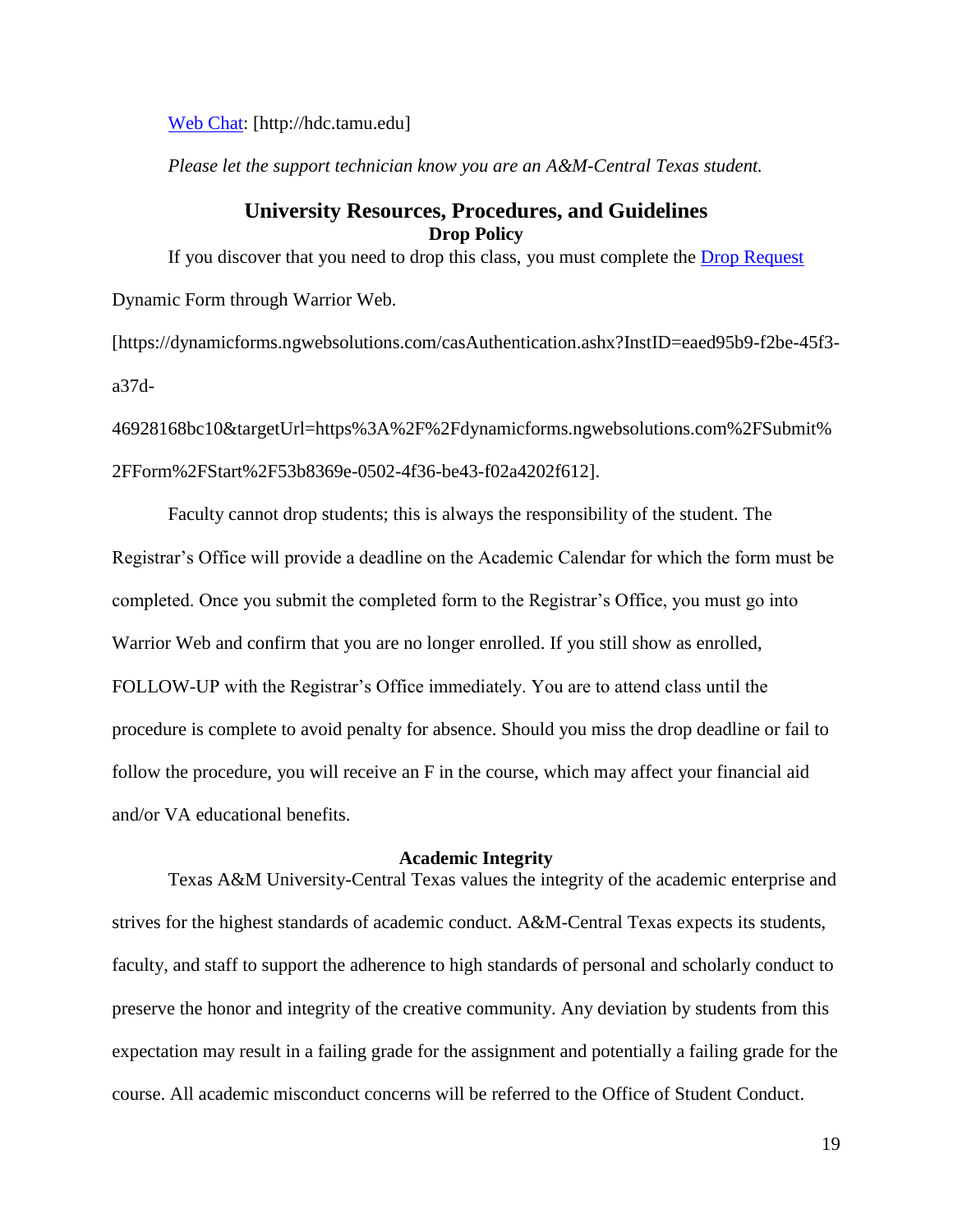When in doubt on collaboration, citation, or any issue, please contact your instructor before taking a course of action.

For more [information](https://nam04.safelinks.protection.outlook.com/?url=https%3A%2F%2Fwww.tamuct.edu%2Fstudent-affairs%2Fstudent-conduct.html&data=04%7C01%7Clisa.bunkowski%40tamuct.edu%7Ccfb6e486f24745f53e1a08d910055cb2%7C9eed4e3000f744849ff193ad8005acec%7C0%7C0%7C637558437485252160%7CUnknown%7CTWFpbGZsb3d8eyJWIjoiMC4wLjAwMDAiLCJQIjoiV2luMzIiLCJBTiI6Ik1haWwiLCJXVCI6Mn0%3D%7C1000&sdata=yjftDEVHvLX%2FhM%2FcFU0B99krV1RgEWR%2BJ%2BhvtoR6TYk%3D&reserved=0) regarding the Student Conduct process,

[https://www.tamuct.edu/student-affairs/student-conduct.html].

If you know of potential honor violations by other students, you may [submit](https://nam04.safelinks.protection.outlook.com/?url=https%3A%2F%2Fcm.maxient.com%2Freportingform.php%3FTAMUCentralTexas%26layout_id%3D0&data=04%7C01%7Clisa.bunkowski%40tamuct.edu%7Ccfb6e486f24745f53e1a08d910055cb2%7C9eed4e3000f744849ff193ad8005acec%7C0%7C0%7C637558437485262157%7CUnknown%7CTWFpbGZsb3d8eyJWIjoiMC4wLjAwMDAiLCJQIjoiV2luMzIiLCJBTiI6Ik1haWwiLCJXVCI6Mn0%3D%7C1000&sdata=CXGkOa6uPDPX1IMZ87z3aZDq2n91xfHKu4MMS43Ejjk%3D&reserved=0) a report, [https://cm.maxient.com/reportingform.php?TAMUCentralTexas&layout\_id=0].

#### **Academic Accommodations**

At Texas A&M University-Central Texas, we value an inclusive learning environment where every student has an equal chance to succeed and has the right to a barrier-free education. The Warrior Center for Student Success, Equity and Inclusion is responsible for ensuring that students with a disability receive equal access to the university's programs, services and activities. If you believe you have a disability requiring reasonable accommodations, please contact the Office of Access and Inclusion, WH-212; or call (254) 501-5836. Any information you provide is private and confidential and will be treated as such. For more information, please visit our [Access & Inclusion](https://tamuct.instructure.com/courses/717) Canvas page (log-in required)

[https://tamuct.instructure.com/courses/717]

### **Important information for Pregnant and/or Parenting Students** Texas A&M University-Central Texas supports students who are pregnant and/or

parenting. In accordance with requirements of Title IX and related guidance from US Department of Education's Office of Civil Rights, the Dean of Student Affairs' Office can assist students who are pregnant and/or parenting in seeking accommodations related to pregnancy and/or parenting. Students should seek out assistance as early in the pregnancy as possible. For more information, please visit [Student Affairs](https://www.tamuct.edu/student-affairs/pregnant-and-parenting-students.html) [https://www.tamuct.edu/student-affairs/pregnantand-parenting-students.html]. Students may also contact the institution's Title IX Coordinator. If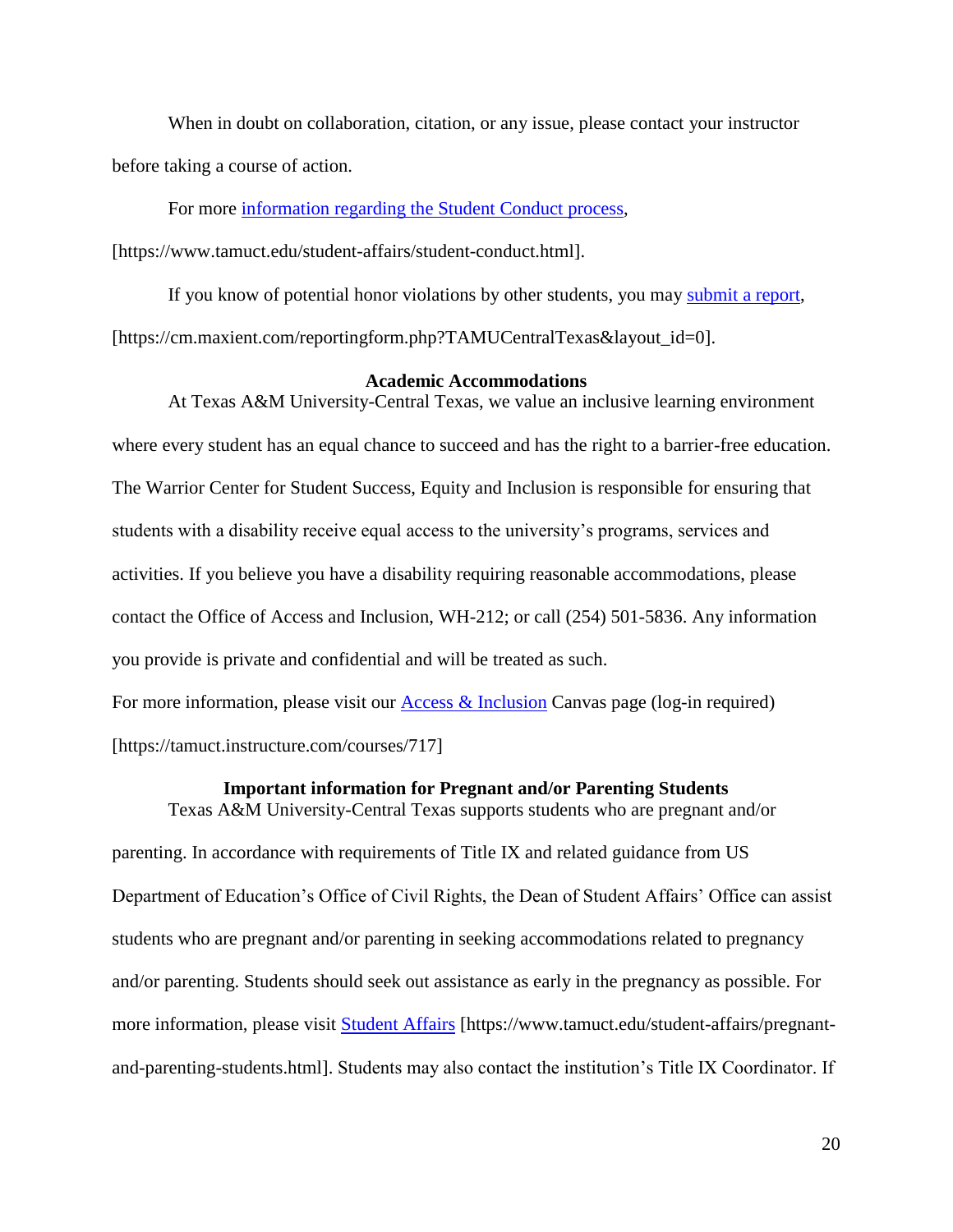you would like to read more about these [requirements and guidelines](http://www2.ed.gov/about/offices/list/ocr/docs/pregnancy.pdf) online, please visit the website [http://www2.ed.gov/about/offices/list/ocr/docs/pregnancy.pdf].

Title IX of the Education Amendments Act of 1972 prohibits discrimination on the basis of sex and gender–including pregnancy, parenting, and all related conditions. A&M-Central Texas is able to provide flexible and individualized reasonable accommodation to pregnant and parenting students. All pregnant and parenting students should contact the Associate Dean in the Division of Student Affairs at (254) 501-5909 to seek out assistance. Students may also contact the University's Title IX Coordinator.

#### **Tutoring**

Tutoring is available to all A&M-Central Texas students, both virtually and in-person. Student success coaching is available online upon request. If you have a question, are interested in becoming a tutor, or in need of success coaching contact the Warrior Center for Student Success, Equity and Inclusion at (254) 501-5836, visit the Warrior Center at 212 Warrior Hall, or by emailing [WarriorCenter@tamuct.edu.](mailto:WarriorCenter@tamuct.edu)

To schedule tutoring sessions and view tutor availability, please visit Tutor [Matching](https://tutormatchingservice.com/TAMUCT) [Services](https://tutormatchingservice.com/TAMUCT) [https://tutormatchingservice.com/TAMUCT] or visit the Tutoring Center in 111 Warrior Hall.

Chat live with a remote tutor 24/7 for almost any subject from on your computer! Tutor.com is an online tutoring platform that enables A&M-Central Texas students to log in and receive online tutoring support at no additional cost. This tool provides tutoring in over 40 subject areas except writing support. Access Tutor.com through Canvas.

#### **University Writing Center**

University Writing Center: Located in Warrior Hall 416, the University Writing Center (UWC) at Texas A&M University–Central Texas (A&M–Central Texas) is a free service open to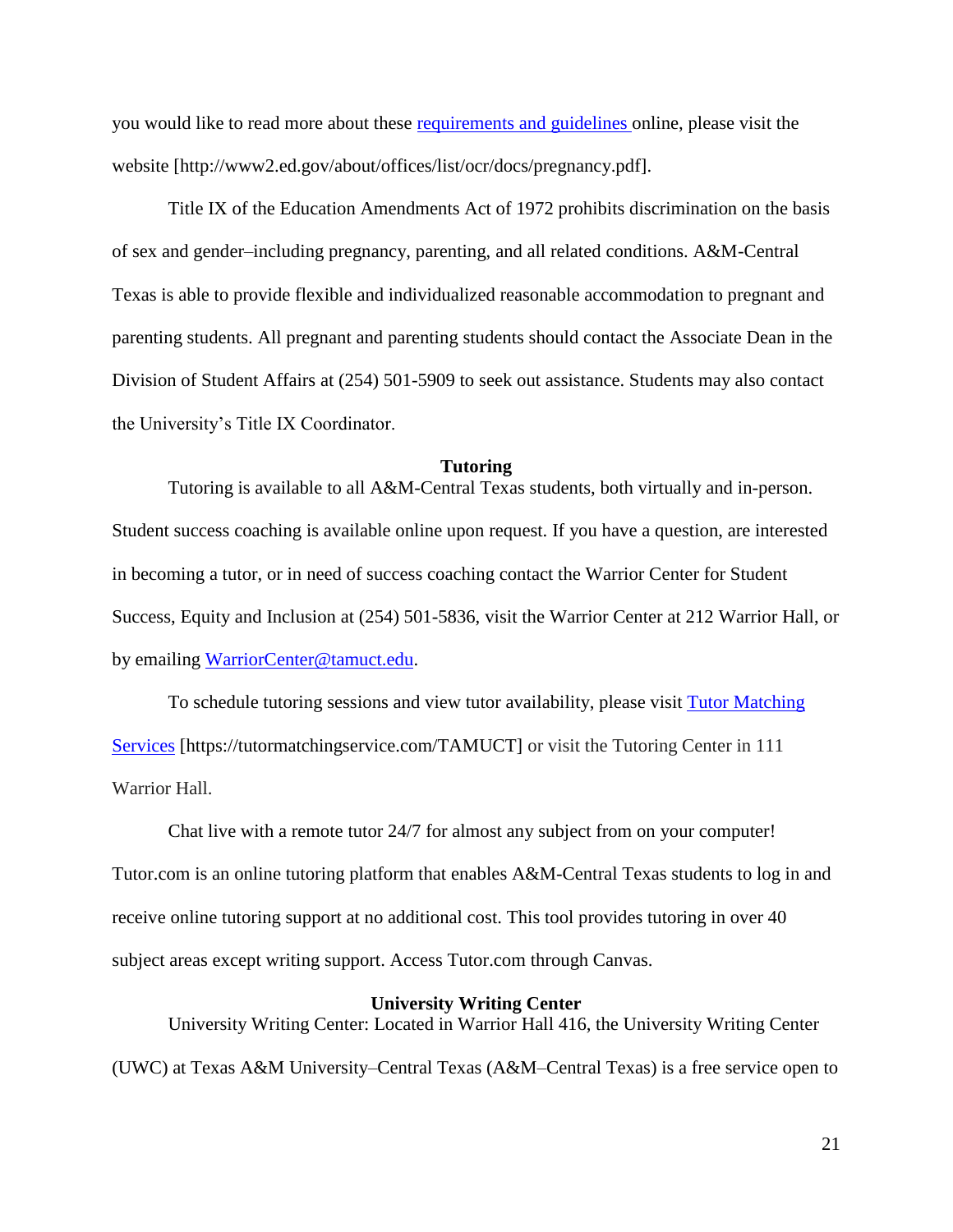all A&M–Central Texas students. For the Spring 2022 semester, the hours of operation are from 10:00 a.m.-5:00 p.m. Monday thru Thursday in Warrior Hall 416 (with online tutoring available every hour as well) with satellite hours available online only Monday thru Thursday from 6:00- 9:00 p.m. and Saturday 12:00-3:00 p.m.

Tutors are prepared to help writers of all levels and abilities at any stage of the writing process. While tutors will not write, edit, or grade papers, they will assist students in developing more effective composing practices. By providing a practice audience for students' ideas and writing, our tutors highlight the ways in which they read and interpret students' texts, offering guidance and support throughout the various stages of the writing process. In addition, students may work independently in the UWC by checking out a laptop that runs the Microsoft Office suite and connects to WIFI, or by consulting our resources on writing, including all of the relevant style guides. Whether you need help brainstorming ideas, organizing an essay, proofreading, understanding proper citation practices, or just want a quiet place to work, the UWC is here to help!

Students may arrange a one-to-one session with a trained and experienced writing tutor by making an appointment via [WCOnline](https://tamuct.mywconline.com/) [https://tamuct.mywconline.com/]. In addition, you can email Dr. Bruce Bowles Jr. at bruce.bowles@tamuct.edu if you have any questions about the UWC, need any assistance with scheduling, or would like to schedule a recurring appointment with your favorite tutor by making an appointment via [WCOnline](https://tamuct.mywconline.com/) [https://tamuct.mywconline.com/]. In addition, you can email Dr. Bruce Bowles Jr. at bruce.bowles@tamuct.edu if you have any questions about the UWC, need any assistance with scheduling, or would like to schedule a recurring appointment with your favorite tutor.

#### **University Library**

22